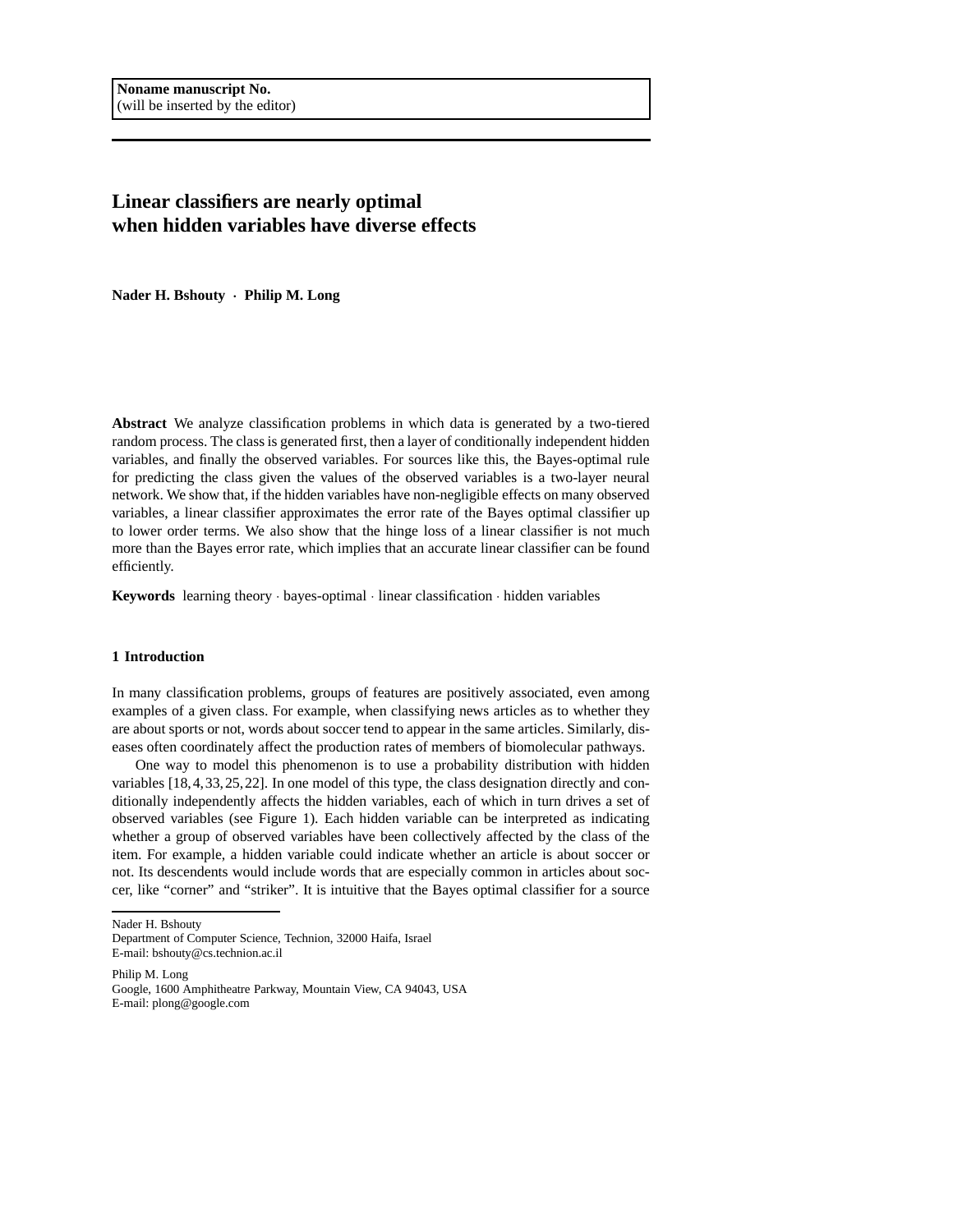

**Fig. 1** A probability model in which the dependence of the observed variables on the class designation is mediated by a layer of hidden variables.

like this is a two-layer feed-forward neural network, with the hidden layer of the neural network corresponding to the layer of hidden variables in the generative model. (We provide a proof because we are not aware of a reference for this in the literature.)

Despite this fact, for many problems clearly possessing such hierarchical structure, learning algorithms that use linear hypotheses achieve excellent, often even state-of-theart, performance (see, e.g. [20,28,32,31,19]). This might appear paradoxical, because one might think that such algorithms must be doomed to fail because they use an inordinately limited hypothesis space.

In this paper, we show that, despite the fact that the optimal classifier has a more complex structure, a linear classifier can provide a good approximation. We also show that the hinge loss of the linear classifier is not much more than the Bayes error rate; this can be combined with known tools [34,2] to imply that nearly optimal accuracy can be obtained efficiently. Both results hold when the hidden variables influence many observed variables – this is to be expected for example in text classification problems, where subtopics may have many constituent words.

Here is the rough idea of the proof. When a hidden variable affects many observed features, a linear combination of those observed features should be expected to be highly concentrated – the combination will be close to one value when the hidden variable takes one value, and close to another value when the hidden variable takes the other value. Consequently, this linear combination of the observed features can be viewed as an approximation to a rescaling of the hidden variable. If we replace each hidden variable with the appropriate linear combination of the observed variables that it affects, and construct a linear classifier using the replacements, the result is a linear classifier of the original features.

# **2 Definitions**

#### 2.1 The structure of the source

In a *hidden variable model*, the joint distribution of the class label Y , hidden variables  $H_1, ..., H_k$ , and observed variables  $X_{11}, ..., X_{1m_1}, ..., X_{k1}, ..., X_{km_k}$  (all of which take values in {−1, 1}) satisfies the conditional independence constraints shown in the Bayes Net of Figure 1. The hidden variables  $H_1, ..., H_k$  are collectively conditionally independent given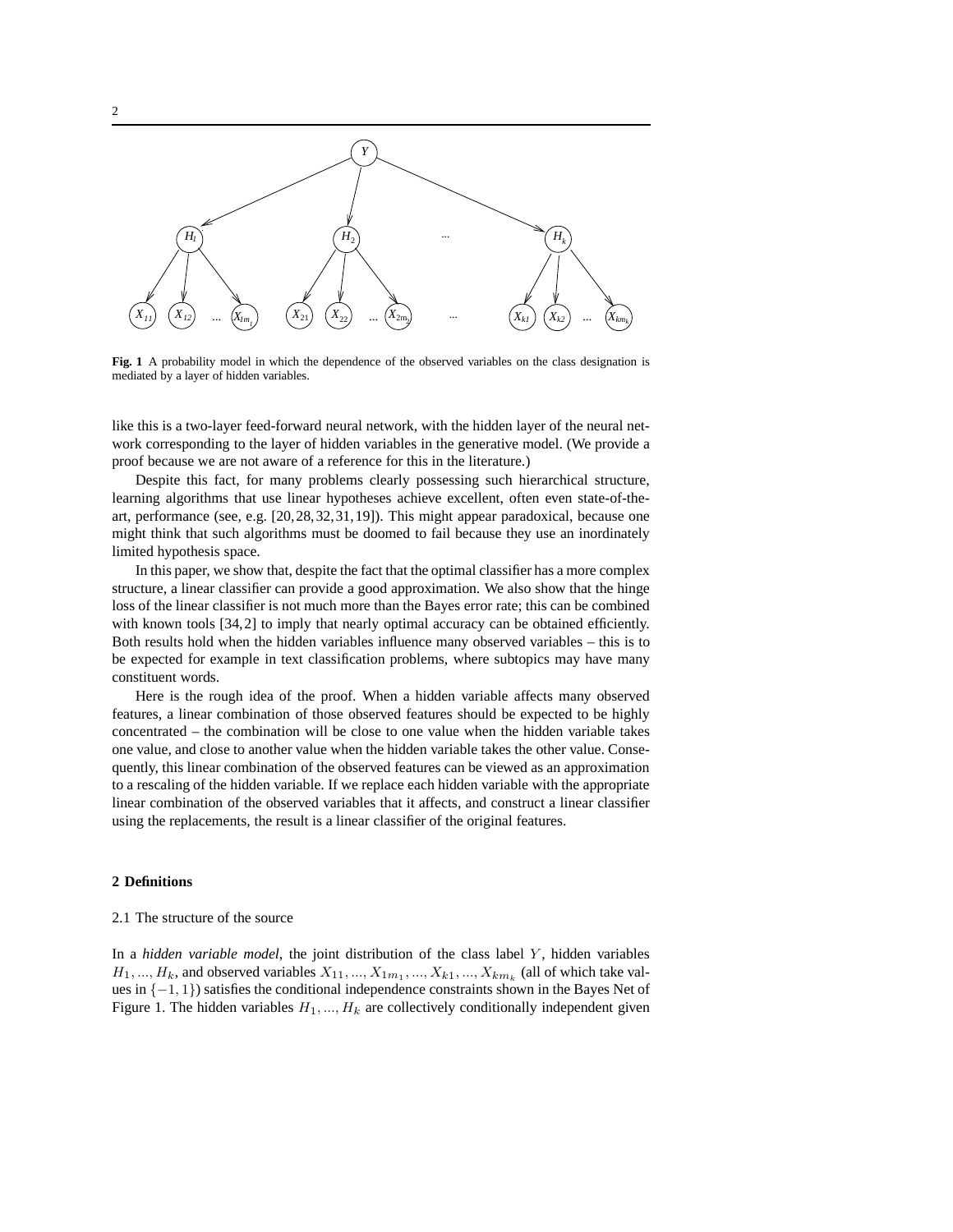the class designation Y. Each hidden variable  $H_i$  in turn has a collection of observed variables  $X_{i1}, ..., X_{im_i}$  that are conditionally independent given  $H_i$ .

We can think of the model as generating labeled random examples  $(x, y)$  in stages, by

- **–** generating the class label y, and fixing it, then
- $-$  independently sampling the hidden variables  $h_1, ..., h_k$  using the appropriate class conditional distribution, fixing them, and finally
- **–** independently sampling the observed variables

$$
x_{11},...,x_{1m_1},...,x_{k1},...,x_{km_k},\\
$$

each from the appropriate conditional distribution given the values of its parent.

Note that we may assume without loss of generality that for any indices  $i$  and  $j$ , we have

$$
\mathbf{Pr}(X_{ij} = 1 | H_i = 1) > \mathbf{Pr}(X_{ij} = 1 | H_i = -1),
$$

since otherwise, we could replace  $X_{ij}$  with its negation.

**Definition 1** ( $\beta$ -effect) *We say that a hidden variable*  $H_i$   $\beta$ -affects *observed variable*  $X_{ij}$  *if* 

$$
\mathbf{Pr}(X_{ij} = 1 | H_i = 1) - \mathbf{Pr}(X_{ij} = 1 | H_i = -1) > \beta.
$$

2.2 Other probability tools

**Definition 2 (Total variation distance)** *The* total variation distance *between probability distributions* P and Q *over a common domain* U, denoted by  $d_{TV}(P,Q)$ , is  $\max_{E \subset U} |P(E) Q(E)$ .

**Lemma 1 (Hoeffding bound [17], see [27])** *Let*  $U_1, ..., U_\ell$  *be independent real random variables, each of which takes values in an interval of length* κ*. Then*

$$
\Pr\left[\left|\sum_{i=1}^{\ell} U_i - \mathbf{E}\left(\sum_{i=1}^{\ell} U_i\right)\right| \geq \gamma\right] \leq 2e^{-\frac{2\gamma^2}{\kappa^2 \ell}}.
$$

#### **3 Linear approximation**

Here is our main result.

**Theorem 1** *Suppose that a hidden variable model P satisfies, for*  $\beta > 0$ *, that each hidden variable* β*-affects at least* m *observed variables, for*

$$
m = \omega \left(\frac{k \log^2(k/\text{opt}) \log(1/\text{opt})}{\beta^2}\right),
$$

*where* opt *is the error rate of the Bayes optimal classifier. Suppose*

$$
\mathbf{X} = (X_{11}, ..., X_{1m_1}, ..., X_{k1}, ..., X_{km_k})
$$

*are the observed variables. Then there is a linear classifier* f *such that*

$$
\mathbf{Pr}_{(\mathbf{X}, Y) \sim P}(f(\mathbf{X}) \neq Y) \leq \text{opt} + o(\text{opt}).\tag{1}
$$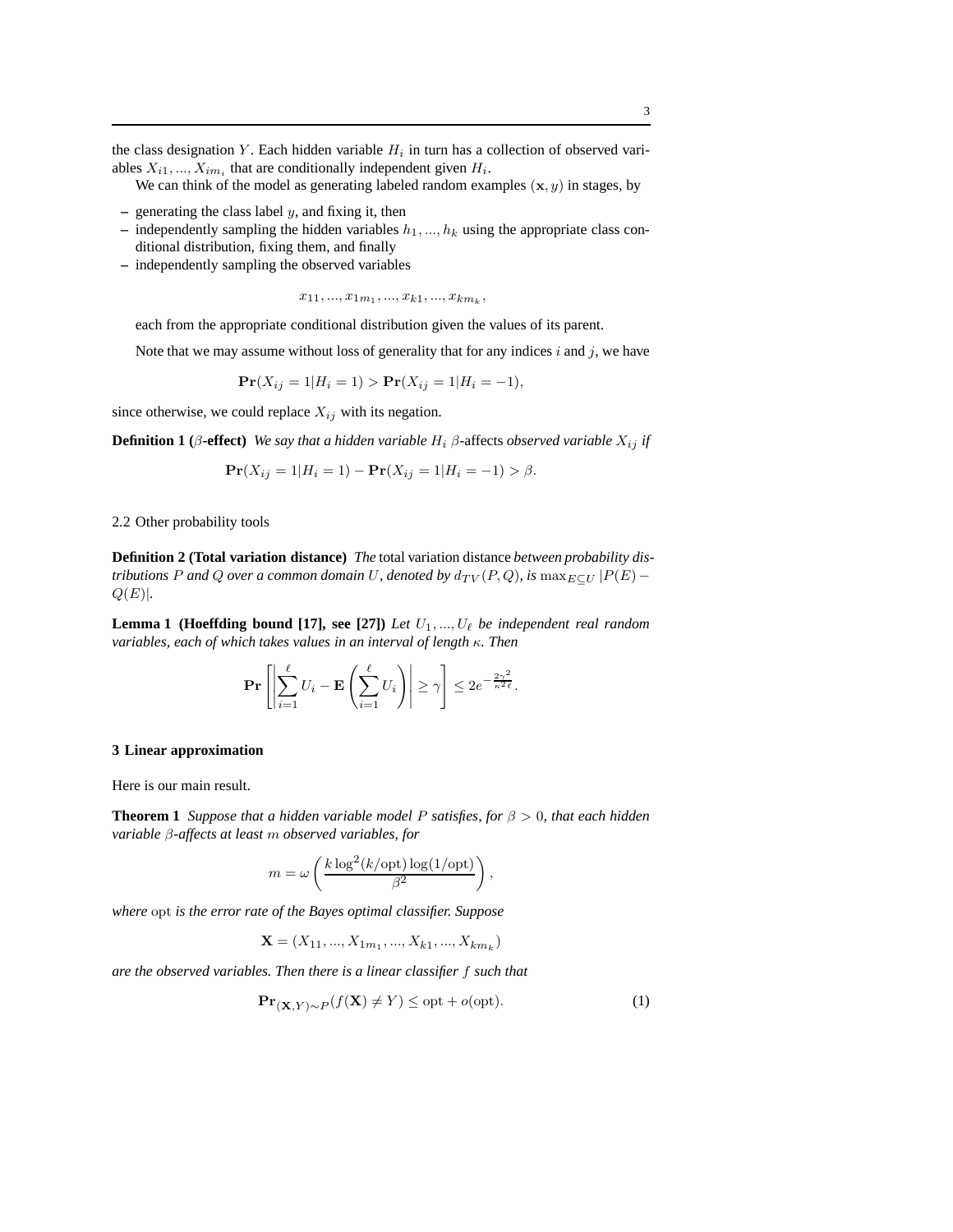Note that, as opt gets smaller, (1) guarantees a closer approximation. This explains why the bound on  $m$  grows with  $1$ /opt.

We prove Theorem 1 through a series of lemmas. We will establish the stronger guarantee that the linear classifier approximates the behavior of an idealized classifier that has access to the hidden variables. The optimal classifier  $f_{\text{opt}}$  that uses the values  $h_1, ..., h_k$  of the hidden variables  $H_1, ..., H_k$  along with  $x_{11}, ..., x_{km_k}$  is at least as accurate as the optimal classifier that only uses  $x_{11},...,x_{km_k}$ , since when optimizing over classifiers that have access to  $h_1, ..., h_k$ , one possibility is use a classifier that ignores them.

Our first lemma is that  $f_{\text{opt}}$  depends only on the hidden variables.

**Lemma 2** *For any realization* h *of the hidden variables, and any realization* x *of the observed variables,*

$$
Pr(Y = 1|H = h, X = x) = Pr(Y = 1|H = h),
$$
\n(2)

*so that*

$$
f_{\rm opt}(\mathbf{h}, \mathbf{x}) = \operatorname{argmax}_{y} \mathbf{Pr}(Y = y | \mathbf{H} = \mathbf{h}).
$$
 (3)

**Proof**: Since

$$
f_{\rm opt}({\bf h},{\bf x})={\rm argmax}_y {\bf Pr}(Y=y|{\bf H}={\bf h}~{\rm and}~{\bf X}={\bf x})
$$

and (2) follows from the fact that  $H_1, ..., H_k$  form a Markov blanket for Y, we get (3).  $\Box$ 

Our next lemma, which is proved using established techniques [14], characterizes  $f_{\text{opt}}$ .

**Lemma 3** *There is a*  $\mathbf{w} \in \mathbb{R}^k$  *and a*  $w_0 \in \mathbb{R}$  *such that, for all realizations*  $\mathbf{h} = (h_1, ..., h_k)$ *of the hidden variables, and all realizations*  $\mathbf{x} = (x_{11},...,x_{k,m_k})$  *of the observed variables,* 

$$
\frac{\mathbf{Pr}(Y = y, \mathbf{H} = \mathbf{h})}{\mathbf{Pr}(Y = -y, \mathbf{H} = \mathbf{h})} = \exp(y(w_0 + \mathbf{w} \cdot \mathbf{h})),
$$
\n(4)

*and therefore*

$$
f_{\rm opt}(\mathbf{h}, \mathbf{x}) = \text{sign}(w_0 + \mathbf{w} \cdot \mathbf{h}).
$$

**Proof:** Maximizing the right-hand side of (3) is equivalent to maximizing

$$
\frac{\mathbf{Pr}(Y=y|\mathbf{H}=\mathbf{h})}{\mathbf{Pr}(Y=-y|\mathbf{H}=\mathbf{h})} = \frac{\mathbf{Pr}(Y=y,\mathbf{H}=\mathbf{h})}{\mathbf{Pr}(Y=-y,\mathbf{H}=\mathbf{h})},
$$
\n(5)

which decomposes nicely, facilitating analysis, as we will see.

The odds ratio (5) can be written as follows

$$
\frac{\mathbf{Pr}(Y=y,\mathbf{H}=\mathbf{h})}{\mathbf{Pr}(Y=-y,\mathbf{H}=\mathbf{h})} = \frac{\mathbf{Pr}(Y=y)}{\mathbf{Pr}(Y=-y)} \prod_{i=1}^{k} \frac{\mathbf{Pr}(H_i=h_i|Y=y)}{\mathbf{Pr}(H_i=h_i|Y=-y)}
$$

and a case analysis verifies that for each  $i$ , we have

$$
\frac{\mathbf{Pr}(H_i = h_i | Y = y)}{\mathbf{Pr}(H_i = h_i | Y = -y)} = \exp\left(\frac{y}{2} \ln \left(\frac{\mathbf{Pr}(H_i = 1 | Y = 1) \mathbf{Pr}(H_i = -1 | Y = 1)}{\mathbf{Pr}(H_i = -1 | Y = -1) \mathbf{Pr}(H_i = 1 | Y = -1)}\right)\right) + \frac{yh_i}{2} \ln \left(\frac{\mathbf{Pr}(H_i = 1 | Y = 1) \mathbf{Pr}(H_i = -1 | Y = -1)}{\mathbf{Pr}(H_i = -1 | Y = 1) \mathbf{Pr}(H_i = 1 | Y = -1)}\right).
$$

Thus, if for each  $i \in \{1, ..., k\}$ , we define

$$
w_i = \frac{1}{2} \ln \left( \frac{\Pr(H_i = 1 | Y = 1) \Pr(H_i = -1 | Y = -1)}{\Pr(H_i = -1 | Y = 1) \Pr(H_i = 1 | Y = -1)} \right),
$$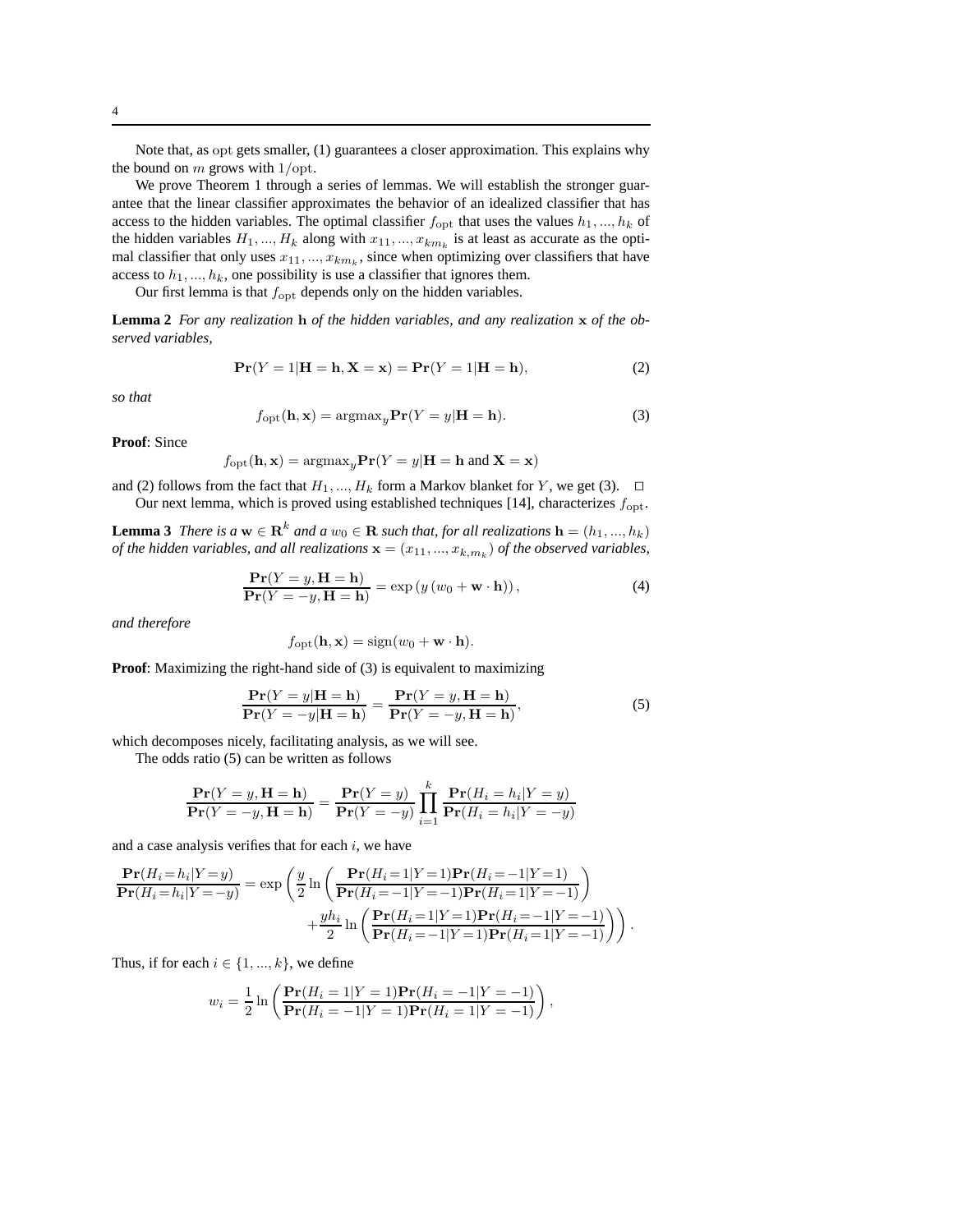let

$$
w_0 = \ln\left(\frac{\mathbf{Pr}(Y=y)}{\mathbf{Pr}(Y=-y)}\right) + \frac{1}{2}\sum_{i=1}^k \ln\left(\frac{\mathbf{Pr}(H_i=1|Y=1)\mathbf{Pr}(H_i=-1|Y=1)}{\mathbf{Pr}(H_i=-1|Y=-1)\mathbf{Pr}(H_i=1|Y=-1)}\right) \tag{6}
$$

and set  $\mathbf{w} = (w_1, ..., w_k)$ , we get (4) which immediately implies that  $f_{\text{opt}}(\mathbf{x}, \mathbf{h}) = \text{sign}(w_0 +$ w · h). ⊓⊔

Our next lemma will concern estimates of the hidden variables constructed from the observed variables. First, let us define some notation.

**Definition 3**  $(X_i)$  *For each i, let*  $X_i$  *consist of all indices j such that* 

$$
\mathbf{Pr}(X_{ij} = 1 | H_i = 1) - \mathbf{Pr}(X_{ij} = 1 | H_i = -1) > \beta.
$$
 (7)

**Definition 4** ( $H_i^+$  **and**  $H_i^-$ ) For each i, define

$$
H_i^+ = \frac{1}{|\mathcal{X}_i|} \sum_{j \in \mathcal{X}_i} \mathbf{E}(X_{ij}|H_i = 1)
$$
  

$$
H_i^- = \frac{1}{|\mathcal{X}_i|} \sum_{j \in \mathcal{X}_i} \mathbf{E}(X_{ij}|H_i = -1).
$$

Note that (7) implies that  $H_i^+ - H_i^- > 2\beta$ .

**Definition 5** ( $\phi_i$ ) For each *i*, define  $\phi_i : \mathbf{R} \to \mathbf{R}$  to be the affine transformation of the real *line that maps*  $H_i^+$  *to* 1*, and*  $H_i^-$  *to*  $-1$ *; that is,* 

$$
\phi_i(x) = \frac{2x - (H_i^+ + H_i^-)}{H_i^+ - H_i^-}.
$$

**Definition 6**  $(\hat{H}_i)$  For each i, define

$$
\hat{H}_i = \phi_i \left( \frac{1}{|\mathcal{X}_i|} \sum_{j \in \mathcal{X}_i} X_{ij} \right),
$$

*so that*

$$
\mathbf{E}(\hat{H}_i|H_i=h_i)=h_i.
$$
\n(8)

Our next definition is the linear approximation to  $f_{\text{opt}}$  that we will analyze.

**Definition 7 (**f**)** *Define*

$$
f(\mathbf{X}) = \text{sign}(w_0 + \mathbf{w} \cdot \hat{\mathbf{H}}),
$$

where  $\hat{\mathbf{H}} = (\hat{H}_1, ..., \hat{H}_k)$ .

As we have discussed, a key aspect of the analysis will be to argue that  $\sum_{i=1}^{k} w_i \hat{H}_i$  is likely to be a good approximation to  $\sum_{i=1}^{k} w_i H_i$ . To control the variance of

$$
\sum_{i=1}^{k} w_i \left( H_i - \hat{H}_i \right)
$$

for this purpose, we need to show that we can assume without loss of generality that each weight  $w_i$  is not very big. This is the subject of the next lemma.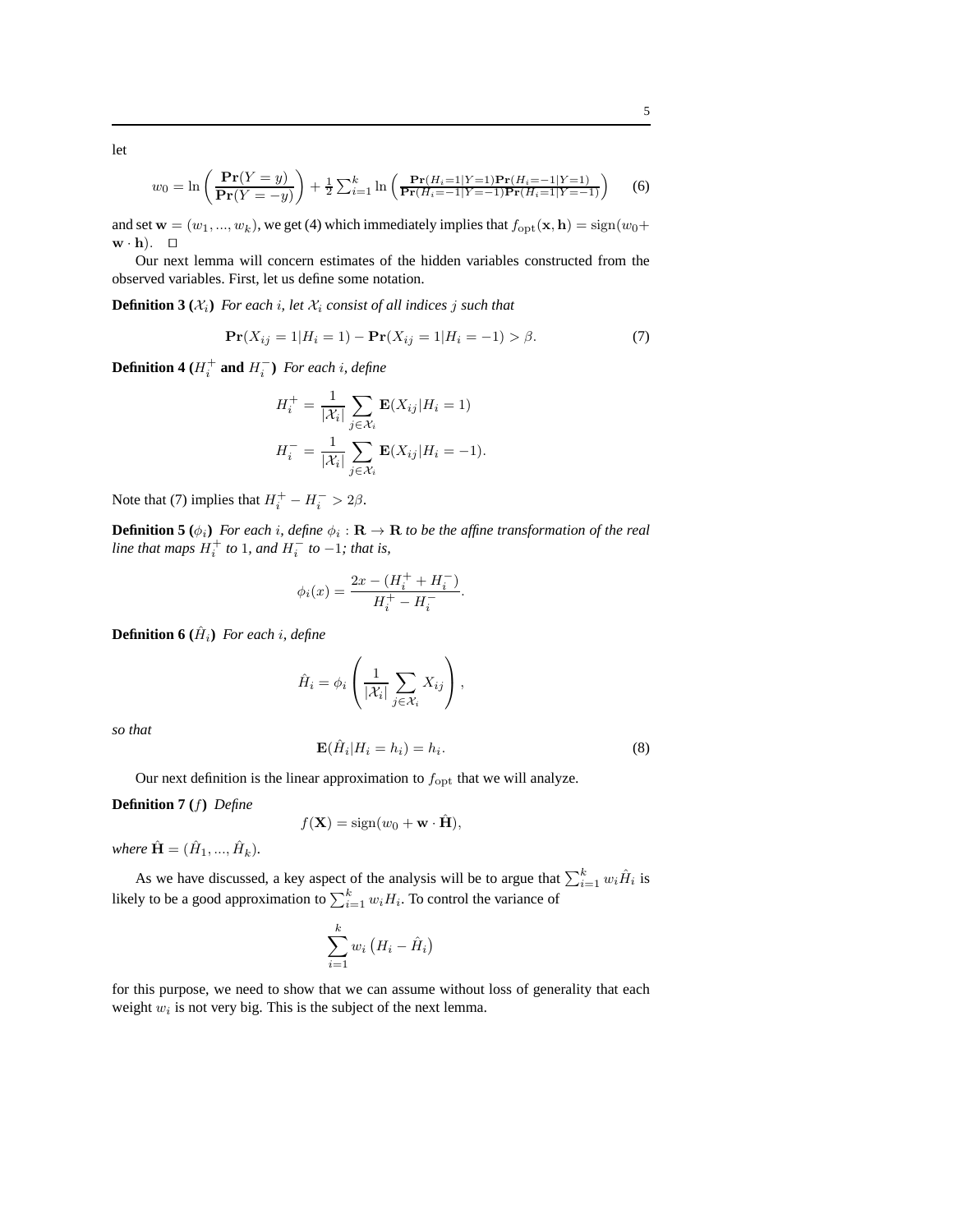

**Fig. 2** The dependence structure of the probability distribution used in the proof of Lemma 4.

**Lemma 4** *There is a hidden variable source* Q *whose total variation distance from* P *is at most*  $\epsilon$ , and for which  $W \stackrel{\text{def}}{=} \max_{1 \leq i \leq k} |w_i| = O(\log(k/\epsilon))$  and  $|w_0| = O(k \log(k/\epsilon))$ .

**Proof**: Suppose we modified P by adding a secondary label  $\tilde{Y}$  and a layer of hidden variables  $\tilde{H}_1, ..., \tilde{H}_k$  so that

- $\tilde{Y}$  is obtained by flipping Y with probability  $\epsilon/(k+1)$ ,
- the conditional distribution of  $H_1, ..., H_k$  given  $\tilde{Y}$  was the same as the old conditional distribution given  $Y$ , and
- each  $\tilde{H}_i$  was obtained by negating the value of  $H_i$  with probability  $\epsilon/(k+1)$ , and
- the conditional distributions of  $X_{i1},..., X_{im_i}$  given  $\tilde{H}_i$  were the same as the old conditional distributions of  $X_{i1}, ..., X_{im_i}$  given  $H_i$ .

(See Figure 2.) If we did this, the joint distribution of

 $\tilde{Y}, \tilde{H}_1, ..., \tilde{H}_k, X_{11}, ..., X_{1m_1}, ..., X_{k1}, ..., X_{km_k}$ 

would have total variation distance at most  $\epsilon$  from the distribution over

$$
Y, H_1, ..., H_k, X_{11}, ..., X_{1m_1}, ..., X_{k1}, ..., X_{km_k},
$$

because the probability that any of flips are executed is at most  $(k+1)(\epsilon/(k+1)) = \epsilon$ . This means that the probability of error of any classifier with respect to the original source  $P$  is at most  $\epsilon$  more than its error probability with respect to the modified source Q. Furthermore,

$$
\tilde{Y}, \tilde{H}_1,...,\tilde{H}_k, X_{11},...,X_{1m_1},...,X_{k1},...,X_{km_k}
$$

have the same conditional independence structure as the original source, but  $\Pr(\tilde{H}_i =$  $h|\tilde{Y} = y$  is always in the interval  $[\epsilon/(k+1), 1 - \epsilon/(k+1)]$ , and so is  $\Pr(\tilde{Y} = y)$ . Thus, for  $i \geq 1$ , since, for the modified source  $Q$ ,

$$
w_i = \frac{1}{2} \ln \left( \frac{\mathbf{Pr}(\tilde{H}_i = 1 | \tilde{Y} = 1) \mathbf{Pr}(\tilde{H}_i = -1 | \tilde{Y} = -1)}{\mathbf{Pr}(\tilde{H}_i = -1 | \tilde{Y} = 1) \mathbf{Pr}(\tilde{H}_i = 1 | \tilde{Y} = -1)} \right)
$$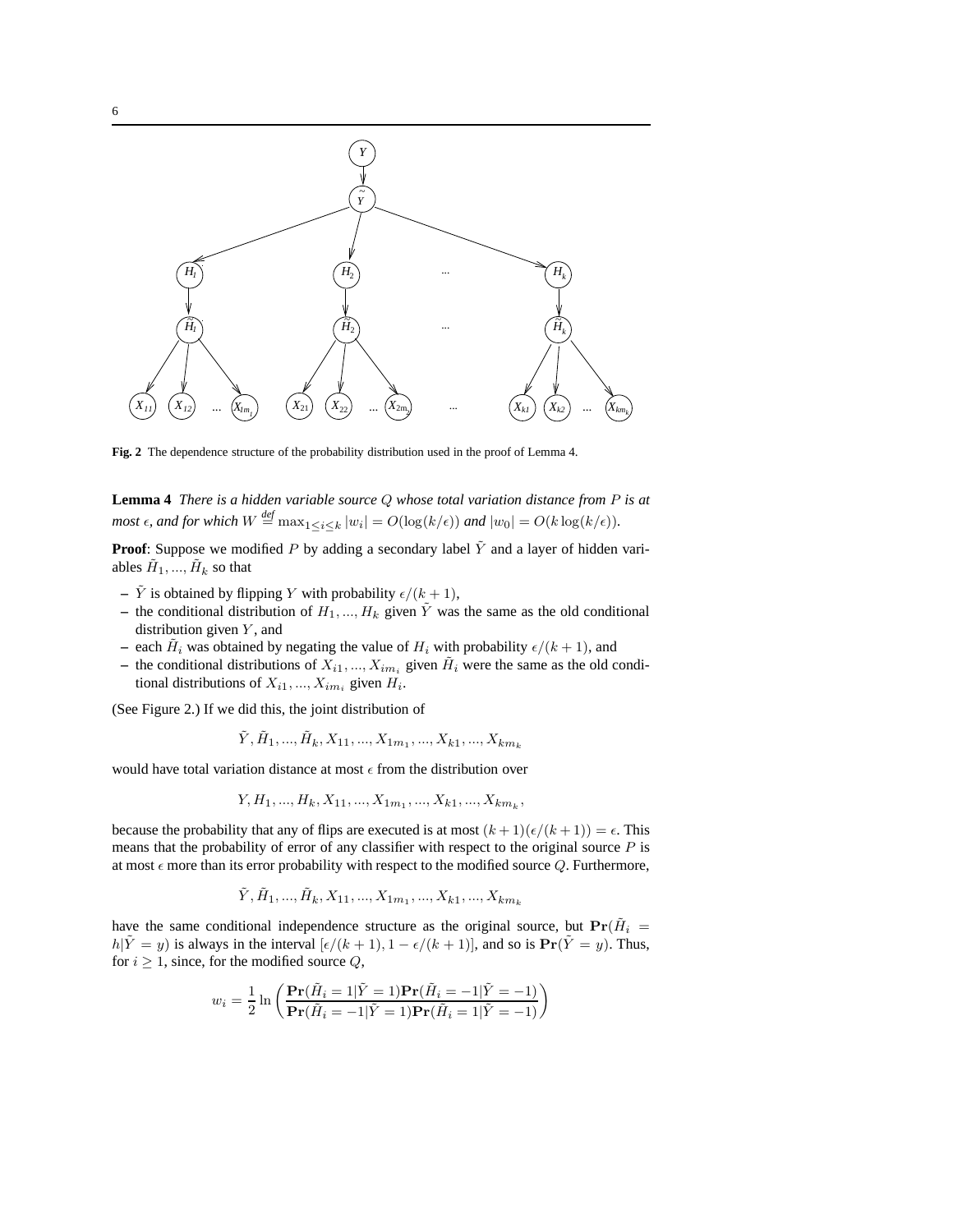we have

$$
\frac{1}{2}\ln\left(\frac{(\epsilon/(k+1))\times(\epsilon/k+1)}{1\times1}\right)
$$
  
\n
$$
\leq w_i
$$
  
\n
$$
\leq \frac{1}{2}\ln\left(\frac{1\times1}{(\epsilon/(k+1))\times(\epsilon/k+1)}\right)
$$

and, similarly,

$$
\ln\left(\frac{\epsilon/(k+1)}{1}\right) + \frac{1}{2}\sum_{i=1}^{k}\ln\left(\frac{\epsilon/(k+1)\times\epsilon(k+1)}{1\times1}\right)
$$
  
\n
$$
\leq w_0
$$
  
\n
$$
\leq \ln\left(\frac{1}{\epsilon/(k+1)}\right) + \frac{1}{2}\sum_{i=1}^{k}\ln\left(\frac{1\times1}{\epsilon/(k+1)\times\epsilon(k+1)}\right),
$$

and simplifying completes the proof. ⊓⊔

Now our goal is to approximate the optimal classifier for Q. To keep the notation simple, until further notice, let us reuse the notation  $f_{\text{opt}}$ , w, etc. to refer to optimal classification for Q, and dispense with the tildes. Another way to think of this is that we are assuming without loss of generality (modulo  $\epsilon$ -approximation) that the weights of the optimal classifier for P have magnitude at most W.

From here, our analysis will make use of the standard notion of a margin.

**Definition 8** ( $\mu$  **and**  $\rho$ ) *Define* 

$$
\mu(\mathbf{h}, y) = y \left( w_0 + \mathbf{w} \cdot \mathbf{h} \right)
$$

*so that (4) can be rewritten as*

$$
\frac{\mathbf{Pr}(Y=y, \mathbf{H}=\mathbf{h})}{\mathbf{Pr}(Y=-y, \mathbf{H}=\mathbf{h})} = \exp(\mu(\mathbf{h}, y)).
$$

*We can think of*  $\rho(\mathbf{h}) = \max_y \mu(\mathbf{h}, y)$  *as a measure of the extent to which* **h** *determines the value of* y*.*

Our analysis will proceed by showing that, for any h, conditioned on the event that  $H = h$ , the linear classifier f obtained by using  $\hat{H}_1, ..., \hat{H}_k$  makes prediction errors at a slightly larger rate than  $f_{\text{opt}}$ . This will be achieved through two bounds. The first bound will capture the intuition that, when  $\rho(h)$  is not too small, then approximating H by  $\hat{H}$ is unlikely to perturb correct classifications. The second bound will capture the intuition that, when  $\rho(\mathbf{h})$  is small, even  $f_{\text{opt}}$  is inaccurate enough that any classifier approximates its accuracy to within a small factor.

We begin with the case in which  $\rho$  is big.

**Lemma 5** *For any* h*,*

$$
\begin{aligned} \mathbf{Pr}(f(\mathbf{X}) \neq f_{\mathrm{opt}}(\mathbf{X}, \mathbf{H}) | \mathbf{H} = \mathbf{h}) &\leq \mathbf{Pr}\left( \left| \sum_{i=1}^{k} w_i \left( H_i - \hat{H}_i \right) \right| \geq \rho(\mathbf{h}) \mid \mathbf{H} = \mathbf{h} \right) \\ &\leq \exp\left( -\Omega\left( \frac{\rho(\mathbf{h})^2 \beta^2 m}{k \ln^2(k/\epsilon)} \right) \right). \end{aligned}
$$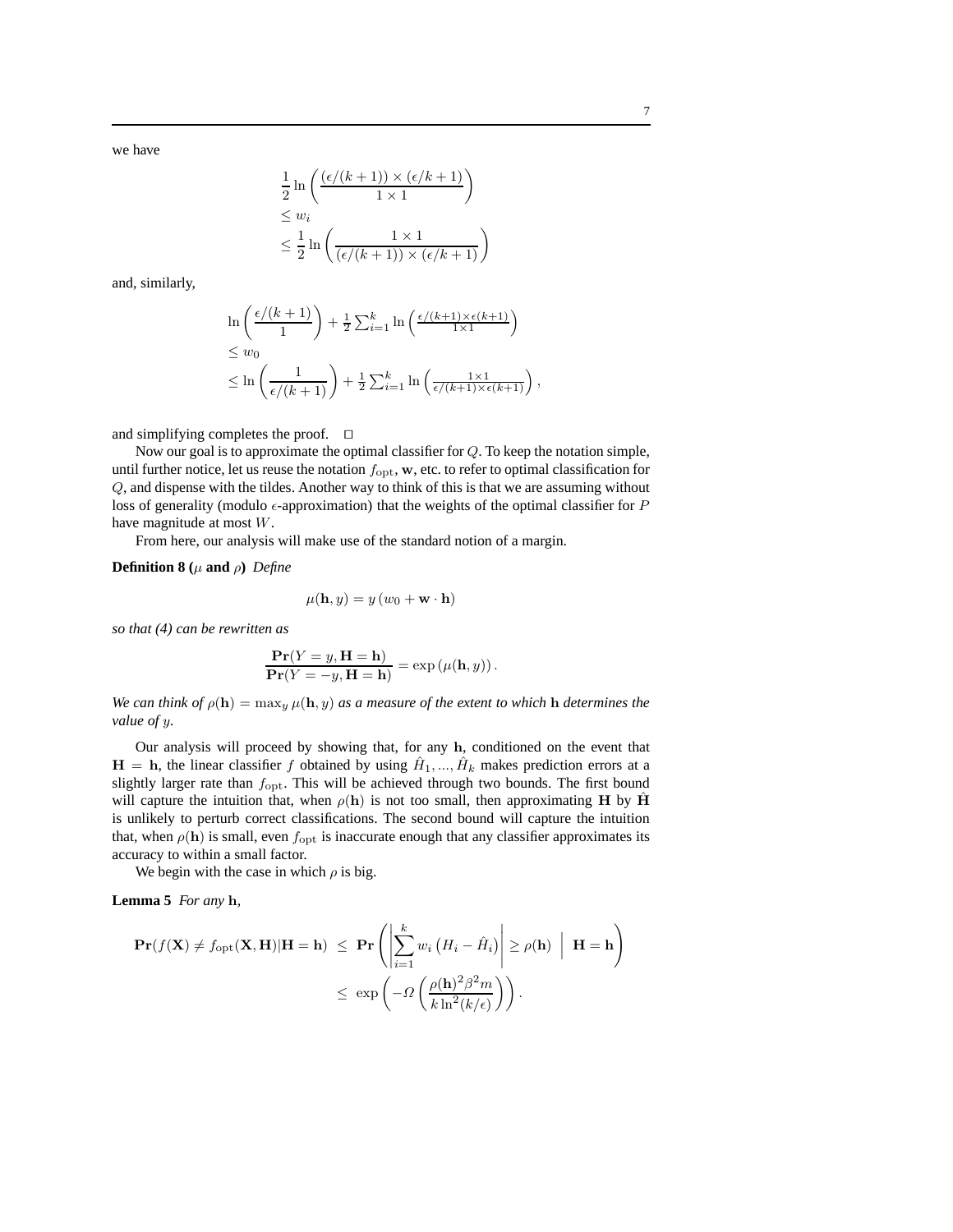**Proof:** The first inequality follows directly from the definition of  $\rho$ .

By (8), after conditioning on  $H = h$ , we have  $E(\hat{H}_i) = h_i$ , so the expectation of

$$
S = \sum_{i=1}^{k} w_i \left( H_i - \hat{H}_i \right)
$$

is 0. To apply the Hoeffding bound (Lemma 1), we need to show that  $S$  is the sum of independent random variables, each of which takes values in a small interval. Unwinding the definition of  $\hat{H}_i$ , we get

$$
S = \sum_{i=1}^{k} w_i \left( h_i - \phi_i \left( \frac{1}{|\mathcal{X}_i|} \sum_{j \in \mathcal{X}_i} X_{ij} \right) \right)
$$
  
= 
$$
\sum_{i=1}^{k} w_i \left( h_i + \frac{H_i^+ + H_i^-}{H_i^+ - H_i^-} - \frac{1}{|\mathcal{X}_i|(H_i^+ - H_i^-)} \sum_{j \in \mathcal{X}_i} X_{ij} \right).
$$

Moving out the sum over  $j$ ,

$$
S = \sum_{i=1}^{k} \sum_{j \in \mathcal{X}_i} w_i \left( \frac{h_i}{|\mathcal{X}_i|} + \frac{H_i^+ + H_i^-}{|\mathcal{X}_i|(H_i^+ - H_i^-)} - \frac{1}{|\mathcal{X}_i|(H_i^+ - H_i^-)} X_{ij} \right).
$$
(9)

The independence structure of the source implies that, after conditioning on the event that  $H_1 = h_1, ..., H_k = h_k$ , the various variables  $X_{ij}$  are mutually independent, and therefore so are the various terms of the double sum in (9). Recall that the definition of  $\beta$ -effect implies that  $(H_i^+ - H_i^-) \ge 2\beta$ , and that we assumed that  $|\mathcal{X}_i| \ge m$ . Since  $|w_i| \le W$ , each term in (9) can be upper and lower bounded as follows:

$$
w_i \left( \frac{h_i}{|\mathcal{X}_i|} + \frac{H_i^+ + H_i^-}{|\mathcal{X}_i| (H_i^+ - H_i^-)} \right) - \frac{W}{2\beta m}
$$
  
\n
$$
\leq w_i \left( \frac{h_i}{|\mathcal{X}_i|} + \frac{H_i^+ + H_i^-}{|\mathcal{X}_i| (H_i^+ - H_i^-)} - \frac{1}{|\mathcal{X}_i| (H_i^+ - H_i^-)} X_{ij} \right)
$$
  
\n
$$
\leq w_i \left( \frac{h_i}{|\mathcal{X}_i|} + \frac{H_i^+ + H_i^-}{|\mathcal{X}_i| (H_i^+ - H_i^-)} \right) + \frac{W}{2\beta m},
$$

so that each term of the right-hand side of (9) is bounded in an interval of length  $\frac{W}{\beta m}$ . Applying the Hoeffding bound (Lemma 1) to the terms of the right-hand side of (9), we get

$$
\mathbf{Pr}\left[\left|\sum_{i=1}^{k} w_i \left(h_i - \hat{H}_i\right)\right| > \rho(\mathbf{h}) \mid \mathbf{H} = \mathbf{h}\right]
$$
  
\n
$$
\leq 2 \exp\left(\frac{-2\rho(\mathbf{h})^2 \beta^2 m}{kW^2}\right)
$$
  
\n
$$
\leq \exp\left(-\Omega\left(\frac{\rho(\mathbf{h})^2 \beta^2 m}{k \ln^2(k/\epsilon)}\right)\right).
$$
 (10)

which completes the proof. ⊓⊔

Now, let us work on a bound for small  $\rho(h)$ . Here is the basic idea. We can pair each borderline case with its counterpart in which the label is negated. Lemma 3 implies that the two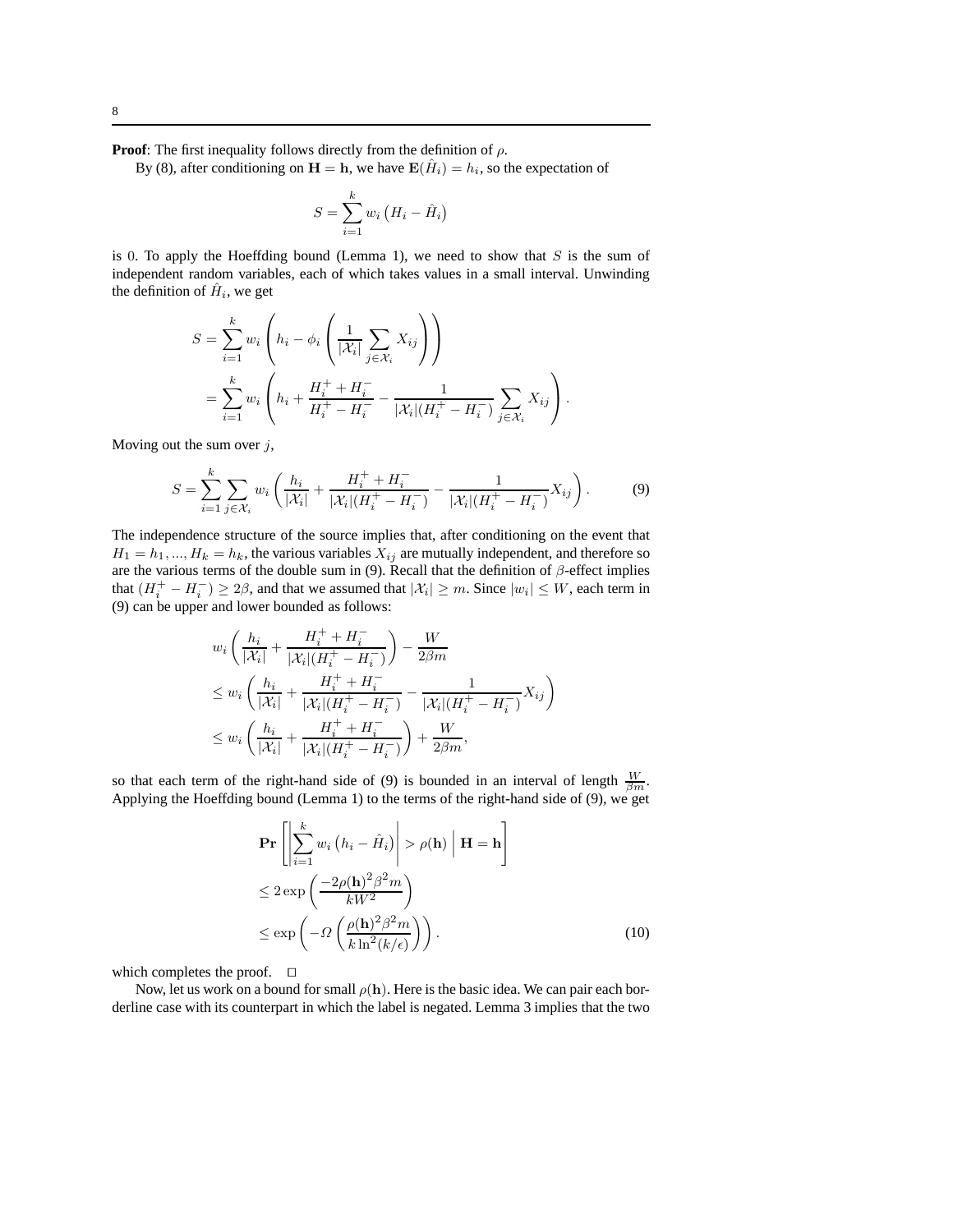cases are nearly equally likely. Since both the linear classifier and the Bayes optimal classifier make an incorrect classification in one of the cases, the linear classifier approximates the accuracy of the Bayes optimal classifier, on average, over borderline cases.

## **Lemma 6** *For all* h*,*

$$
\mathbf{Pr}(f(\mathbf{X}) \neq Y | \mathbf{H} = \mathbf{h}) \leq e^{\rho(\mathbf{h})} \mathbf{Pr}(f_{\text{opt}}(\mathbf{X}, \mathbf{H}) \neq Y | \mathbf{H} = \mathbf{h}).
$$
 (11)

**Proof**: When a pair of examples differs only in the label, any classifier, in particular, the linear classifier  $f$ , must classify one example of each pair correctly, thus

$$
\begin{aligned} \mathbf{Pr}(f(\mathbf{X}) \neq Y | \mathbf{H} = \mathbf{h}) \\ \leq \sum_{\mathbf{x}} \max \{ \mathbf{Pr}(Y = 1 | \mathbf{X} = \mathbf{x}, \mathbf{H} = \mathbf{h}), \mathbf{Pr}(Y = -1 | \mathbf{X} = \mathbf{x}, \mathbf{H} = \mathbf{h}) \} \\ \times \mathbf{Pr}(\mathbf{X} = \mathbf{x} | \mathbf{H} = \mathbf{h}). \end{aligned}
$$

Since  $H_1, ..., H_k$  form a Markov blanket for Y,

$$
\begin{aligned} &\mathbf{Pr}(f(\mathbf{X}) \neq Y | \mathbf{H} = \mathbf{h}) \\ &\leq \sum_{\mathbf{x}} \max \{ \mathbf{Pr}(Y = 1 | \mathbf{H} = \mathbf{h}), \mathbf{Pr}(Y = -1 | \mathbf{H} = \mathbf{h}) \} \times \mathbf{Pr}(\mathbf{X} = \mathbf{x} | \mathbf{H} = \mathbf{h}). \end{aligned} \tag{12}
$$

Suppose y maximizes  $Pr(Y = y | H = h)$ . Then

$$
\begin{aligned}\n\mathbf{Pr}(Y = y | \mathbf{H} = \mathbf{h}) \\
\mathbf{Pr}(Y = -y | \mathbf{H} = \mathbf{h}) \\
= \frac{\mathbf{Pr}(Y = y, \mathbf{H} = \mathbf{h})}{\mathbf{Pr}(Y = -y, \mathbf{H} = \mathbf{h})} \\
= \exp(\mu(\mathbf{h}, y)) \quad \text{(by Lemma 3)} \\
\le \exp(\rho(\mathbf{h})).\n\end{aligned}
$$

Putting this together with (12), we get

$$
\begin{aligned} &\mathbf{Pr}(f(\mathbf{X}) \neq Y | \mathbf{H} = \mathbf{h}) \\ &\leq \sum_{\mathbf{x}} e^{\rho(\mathbf{h})} \min \{ \mathbf{Pr}(Y = 1 | \mathbf{H} = \mathbf{h}), \mathbf{Pr}(Y = -1 | \mathbf{H} = \mathbf{h}) \} \times \mathbf{Pr}(\mathbf{X} = \mathbf{x} | \mathbf{H} = \mathbf{h}). \end{aligned}
$$

The Bayes optimal classifier cannot avoid making a mistake on one label or the other which implies (11).  $□$ 

**Proof** (of Theorem 1): Let us condition on the event that

$$
H_1 = h_1, ..., H_k = h_k. \tag{13}
$$

We have

$$
\begin{aligned} &\mathbf{Pr}(f(\mathbf{X}) \neq Y | \mathbf{H} = \mathbf{h}) \\ &\leq \mathbf{Pr}(f_{\rm opt}(\mathbf{X}, \mathbf{H}) \neq Y | \mathbf{H} = \mathbf{h}) + \mathbf{Pr}(f(\mathbf{X}) \neq f_{\rm opt}(\mathbf{X}, \mathbf{H}) | \mathbf{H} = \mathbf{h}). \end{aligned}
$$

Let  $\kappa > 0$  be a parameter, independent of h (but possibly depending on the source), that will be fixed later in the argument. We will use  $\kappa$  as a dividing line between large and small margin cases. In particular, if  $\rho(h) \leq \ln(1 + \kappa)$ , then Lemma 6 implies

$$
\mathbf{Pr}(f(\mathbf{X}) \neq Y | \mathbf{H} = \mathbf{h}) \leq (1 + \kappa) \mathbf{Pr}(f_{\text{opt}}(\mathbf{X}, \mathbf{H}) \neq Y | \mathbf{H} = \mathbf{h}).
$$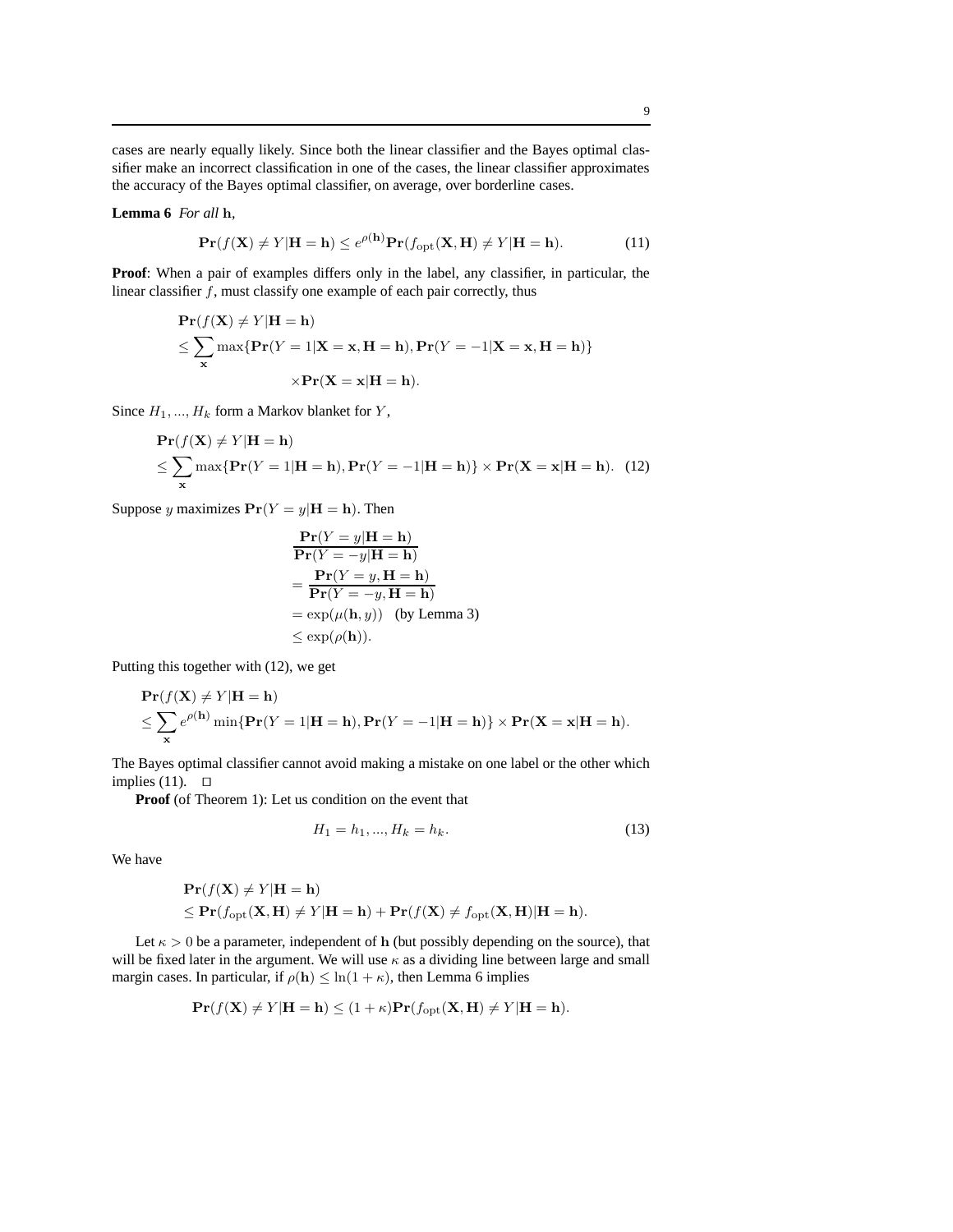If  $\rho(\mathbf{h}) > \ln(1 + \kappa)$ , then Lemma 5 implies that

$$
m = \Omega\left(\frac{k \ln^2(k/\epsilon) \ln(1/\text{opt})}{\beta^2 \ln^2(1+\kappa)}\right)
$$

suffices for

$$
\mathbf{Pr}(f(\mathbf{X}) \neq Y | \mathbf{H} = \mathbf{h}) \leq \mathbf{Pr}(f_{\rm opt}(\mathbf{X}, \mathbf{H}) \neq Y | \mathbf{H} = \mathbf{h}) + \mathbf{opt}^2.
$$

So, in either case,

$$
\mathbf{Pr}(f(\mathbf{X}) \neq Y | \mathbf{H} = \mathbf{h}) \leq (1 + \kappa) \mathbf{Pr}(f_{\rm opt}(\mathbf{X}, \mathbf{H}) \neq Y | \mathbf{H} = \mathbf{h}) + \mathbf{opt}^2.
$$

Since  $\kappa$  was chosen independently of h, averaging over h yields

$$
\mathbf{Pr}(f(\mathbf{X}) \neq Y) \le (1 + \kappa)\mathbf{Pr}(f_{\text{opt}}(\mathbf{X}, \mathbf{H}) \neq Y) + \text{opt}^2.
$$

Letting  $\kappa$  go to zero arbitrarily slowly with opt and setting  $\epsilon = \text{opt}^2$  completes the proof. ⊓⊔

The hidden variables can afford to be much less influential if they have similar degrees of association with the class designation. This is illustrated by considering the idealized case in which all associations are equally strong.

**Theorem 2** *Suppose there is*  $0 < \alpha < 1/4$  *such that each hidden variable*  $H_i$  *has*  $Pr(H_i =$  $y|Y = y$  = 1/2 +  $\alpha$  *for both*  $y \in \{-1, 1\}$ *.* 

*If in addition for* β > 0*, each hidden variable* β*-affects at least* m *observed variables, and* opt *is the error rate of the Bayes optimal classifier, for*

$$
m = \omega \left( \frac{\log^2(1/\text{opt})}{\beta^2} \right),
$$

*then there is a linear classifier whose error rate is*

 $opt + o(opt).$ 

**Proof**: The proof is a modification of the proof of Theorem 1; we only describe the modifications that are needed.

First,  $w_i = \ln \frac{1+2\alpha}{1-2\alpha}$  for all *i*, so  $w_i = \Theta(\alpha)$ .

Replacing (10) with

$$
\Pr\left[Y\left(\sum_{i=1}^{k} w_i \left(H_i - \hat{H}_i\right)\right) > \rho(\mathbf{h})\right] \le \exp\left(\frac{-c\rho(\mathbf{h})^2 \beta^2 m}{\alpha^2 k}\right) \tag{14}
$$

and otherwise arguing as in Theorem 1 leads to the conclusion that

$$
m = \omega \left( \frac{k\alpha^2 \log(1/\text{opt})}{\beta^2} \right)
$$

suffices for the linear classifier to have error opt  $+ o(\text{opt})$ .

As argued in the proof of Theorem 1, the error rate of the Bayes optimal classifier that uses only the observed variables is at least as large as the error rate of the optimal classifier that also uses the hidden variables, and, for sources considered in this theorem, the latter classifier simply takes a majority vote over the values of the hidden variables. This classifier is incorrect when a majority of the hidden variables take values different from the label. Applying the Hoeffing bound, this happens with probability  $\exp(-\Omega(\alpha^2 k))$ , and thus,  $\alpha^2 k = O(\log(1/\text{opt}))$  which completes the proof. □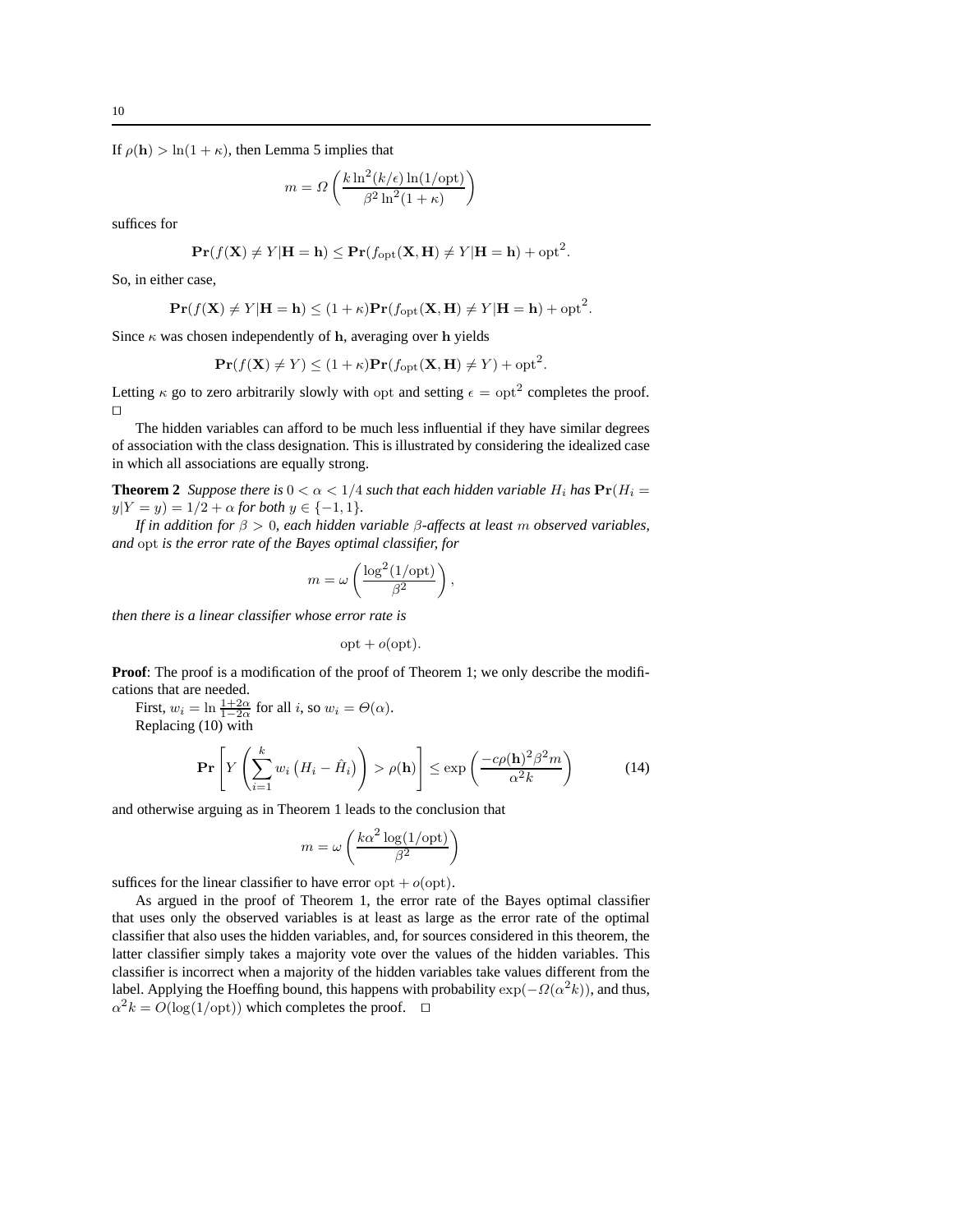# **4 A convex loss bound**

In this section, we show that a convex upper bound on the error rate of a linear classifier can in turn be bounded in terms of the error rate of the Bayes-optimal classifier. We will use the hinge loss.

**Definition 9 (Hinge loss)** *For*  $z \in \mathbb{R}$ *, define the hinge loss*  $\ell(z)$  *by* max{1 – z, 0}*.* 

Next is our bound on the hinge loss of a linear classifier. Note that the bound is *not* in terms of the optimal hinge loss, but rather in terms of the optimal prediction error rate. In fact, as before, we actually prove a bound in terms of the error rate of a classifier that has access to the hidden variables.

**Theorem 3** *Suppose that a hidden variable model satisfies, for* β > 0*, that each hidden variable* β*-affects at least* m *observed variables, for*

$$
m = \Omega \left( \frac{k \ln^2 \left( \frac{k}{\beta \text{opt}} \right)}{\beta^2 \text{opt}^2} \right)
$$

*where* opt *is the error rate of the Bayes optimal classifier. Suppose*

$$
\mathbf{X} = (X_{11}, ..., X_{1m_1}, ..., X_{k1}, ..., X_{km_k})
$$

*are the observed variables. Then there is a weight vector*

$$
\mathbf{v} = (v_{11}, ..., v_{1m_1}, ..., v_{k1}, ..., v_{km_k})
$$

*and*  $v_0 \in \mathbf{R}$  *such that* 

$$
\mathbf{E}(\ell(Y(v_0 + \mathbf{v} \cdot \mathbf{X}))) = O\left(\text{opt}\log\frac{1}{\text{opt}}\right)
$$

Our proof of Theorem 3 has two parts. First, we bound the expected loss of the classifier that minimizes the classification error rate. Then we show that the linear classifier constructed in Theorem 1 approximates this loss.

**Lemma 7** *If*  $w_0, ..., w_k$  *are the weights of the Bayes optimal classifier (for minimizing error rate using the hidden variables* **h***)* and  $\mathbf{w} = (w_1, ..., w_k)$ *, then* 

$$
\mathbf{E}(\ell(Y(w_0 + \mathbf{w} \cdot \mathbf{H}))) = O(\mathrm{opt} \log(1/\mathrm{opt})).
$$

**Proof**: Recall the following definitions:

$$
\mu(\mathbf{h}, y) = y (w_0 + \mathbf{w} \cdot \mathbf{h}), \ \rho(\mathbf{h}) = \max_{y} \mu(\mathbf{h}, y).
$$

Since the Bayes optimal classifier picks the more likely value of  $y$ , Lemma 3 implies that

$$
\frac{\mathbf{Pr}(Y \neq f_{\mathrm{opt}}(\mathbf{X}, \mathbf{H}) | \mathbf{H} = \mathbf{h})}{1 - \mathbf{Pr}(Y \neq f_{\mathrm{opt}}(\mathbf{X}, \mathbf{H}) | \mathbf{H} = \mathbf{h})} = \exp(-\rho(\mathbf{h}))
$$

which in turn implies

$$
\mathbf{Pr}(Y \neq f_{\rm opt}(\mathbf{X}, \mathbf{H}) | \mathbf{H} = \mathbf{h}) = \frac{1}{1 + \exp(\rho(\mathbf{h}))}
$$
(15)

.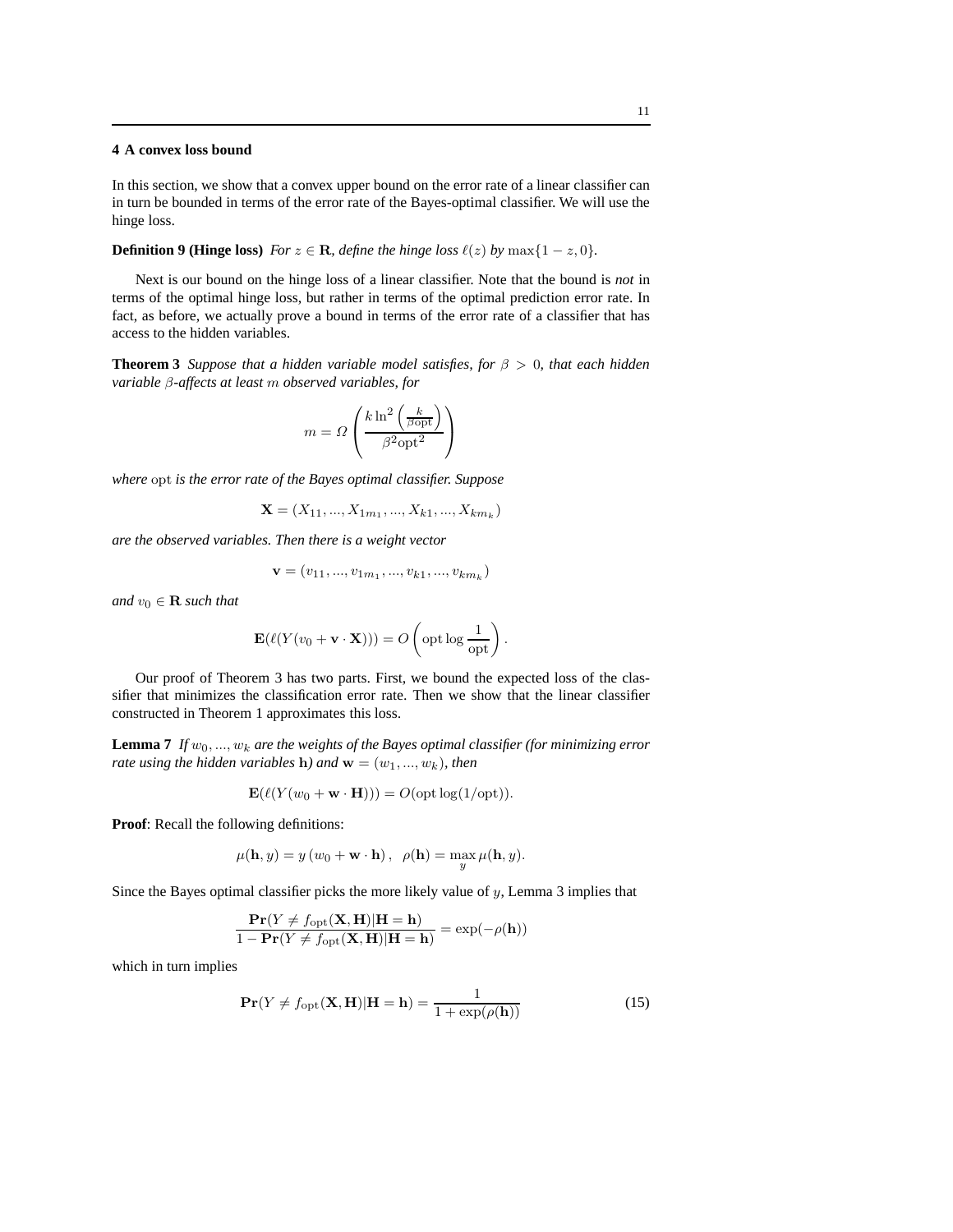and therefore

$$
opt = \sum_{\mathbf{h} \in \{-1,1\}^k} \frac{1}{1 + \exp(\rho(\mathbf{h}))} \times \mathbf{Pr}(\mathbf{h}).
$$
 (16)

Furthermore,

$$
\mathbf{E}(\ell(Y(w_0 + \mathbf{w} \cdot \mathbf{H})))
$$
  
=  $\mathbf{E}(\ell(Y(w_0 + \mathbf{w} \cdot \mathbf{H})) \times 1_{\rho(\mathbf{H})>1}) + \mathbf{E}(\ell(Y(w_0 + \mathbf{w} \cdot \mathbf{H})) \times 1_{\rho(\mathbf{H})\leq 1}),$ 

where  $1_{\rho(\mathbf{H})>1}$  is the indicator function for the event that  $\rho(\mathbf{H}) > 1$ . Since for any realization h of H,  $\rho(\mathbf{h}) \leq 1$  implies  $\ell(Y(w_0 + \mathbf{w} \cdot \mathbf{h})) \leq 2$ , we have

$$
\mathbf{E}(\ell(Y(w_0 + \mathbf{w} \cdot \mathbf{H}))) \le \mathbf{E}(\ell(Y(w_0 + \mathbf{w} \cdot \mathbf{H})) \times 1_{\rho(\mathbf{H}) > 1}) + 2\mathbf{Pr}(\rho(\mathbf{H}) \le 1). \tag{17}
$$

Let us start by bounding the first term of (17). Since

 $- \mu(\mathbf{h}, y) > 1$  implies  $\ell(y(w_0 + \mathbf{w} \cdot \mathbf{h})) = 0$ , **–** µ(h, y) ∈ {−ρ(h), ρ(h)}, and  $-$  always,  $\ell(y(w_0 + \mathbf{w} \cdot \mathbf{h})) \leq 1 + \rho(\mathbf{h}),$ 

we have

$$
\mathbf{E}(\ell(Y(w_0 + \mathbf{w} \cdot \mathbf{H})) \times 1_{\rho(\mathbf{H})>1})
$$
\n
$$
\leq \sum_{\mathbf{h} \in \{-1,1\}^k : \rho(\mathbf{h})>1} (1 + \rho(\mathbf{h})) \times \mathbf{Pr}(\mu(\mathbf{H}, Y) = -\rho(\mathbf{h}) | \mathbf{H} = \mathbf{h}) \times \mathbf{Pr}(\mathbf{h})
$$
\n
$$
\leq \sum_{\mathbf{h} \in \{-1,1\}^k} (1 + \rho(\mathbf{h})) \times \mathbf{Pr}(\mu(\mathbf{H}, Y) = -\rho(\mathbf{h}) | \mathbf{H} = \mathbf{h}) \times \mathbf{Pr}(\mathbf{h})
$$
\n
$$
\leq \sum_{\mathbf{h} \in \{-1,1\}^k} \frac{1 + \rho(\mathbf{h})}{1 + \exp(\rho(\mathbf{h}))} \times \mathbf{Pr}(\mathbf{h}) \qquad \text{(by (15))}
$$
\n
$$
= \left(\sum_{\mathbf{h} \in \{-1,1\}^k : \rho(\mathbf{h}) \leq 2 \ln(1/\text{opt})} \frac{1 + \rho(\mathbf{h})}{1 + \exp(\rho(\mathbf{h}))} \times \mathbf{Pr}(\mathbf{h})\right)
$$
\n
$$
+ \left(\sum_{\mathbf{h} \in \{-1,1\}^k : \rho(\mathbf{h}) > 2 \ln(1/\text{opt})} \frac{1 + \rho(\mathbf{h})}{1 + \exp(\rho(\mathbf{h}))} \times \mathbf{Pr}(\mathbf{h})\right)
$$
\n
$$
\leq \left(\sum_{\mathbf{h} \in \{-1,1\}^k : \rho(\mathbf{h}) \leq 2 \ln(1/\text{opt})} \frac{1 + 2 \ln(1/\text{opt})}{1 + \exp(\rho(\mathbf{h}))} \times \mathbf{Pr}(\mathbf{h})\right)
$$
\n
$$
+ \left(\sum_{\mathbf{h} \in \{-1,1\}^k : \rho(\mathbf{h}) \leq 2 \ln(1/\text{opt})} \frac{1 + 2 \ln(1/\text{opt})}{1 + 1/\text{opt}^2} \times \mathbf{Pr}(\mathbf{h})\right)
$$

since opt  $\leq 1/2$ , and  $(1 + z)/(1 + \exp(z))$  is nonincreasing in z when  $z > 2 \ln 2$ . Applying (16) to bound the first sum, and noting that the second sum is at most  $\frac{1+2\ln(1/\text{opt})}{1+1/\text{opt}^2}$  which is  $o(\text{opt log}(1/\text{opt}))$ , we get

$$
E(\ell(Y(w_0 + \mathbf{w} \cdot \mathbf{H})) \times 1_{\rho(\mathbf{H}) > 1}) = O(\text{opt log}(1/\text{opt})).
$$
\n(18)

12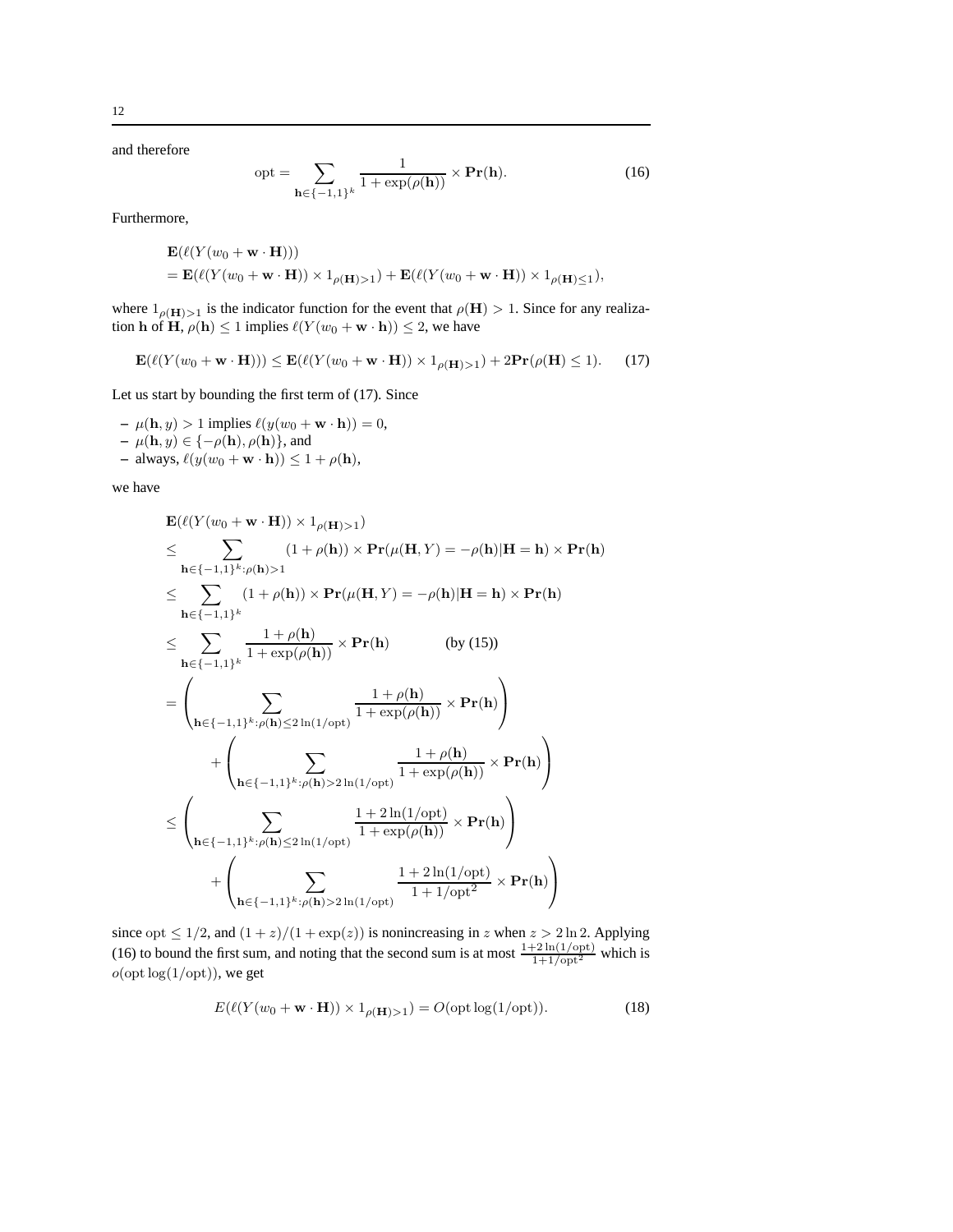Now, let us turn to the second term of (17). By (15), the conditional probability that the Bayes optimal algorithm makes a prediction error, given that  $\rho(\mathbf{h}) \leq 1$ , is at least  $1/(1+e)$ . Thus

$$
opt \geq \frac{Pr(\rho(H) \leq 1)}{1 + e},
$$

which implies  $Pr(\rho(H) \le 1) = O(\text{opt})$ . Putting this together with (18) and (17) completes the proof. ⊓⊔

What remains is to show that a linear classifier in the observed variables can approximate the ℓ-loss of the Bayes optimal classifier. It will be useful for this to use a conversion from tail bounds to bounds on the expectation. While results of this sort are known, we include a proof because we don't know a reference for precisely this statement.

**Lemma 8** *If Z is a real-valued random variable,*  $u > 0$ *, and for all*  $\eta > 0$ ,  $Pr(Z \ge \eta) \le$  $e^{-\eta^2 u}$ , then

$$
\mathbf{E}(Z) \leq 3\sqrt{1/u}.
$$

**Proof**: We have

$$
\mathbf{E}(Z) \le \sum_{i=1}^{\infty} \sqrt{i/u} \mathbf{Pr}(Z \in (\sqrt{(i-1)/u}, \sqrt{i/u}])
$$
  
\n
$$
\le \sum_{i=1}^{\infty} \sqrt{i/u} \mathbf{Pr}(Z > \sqrt{(i-1)/u})
$$
  
\n
$$
\le \sum_{i=1}^{\infty} \sqrt{i/u} (1/e)e^{-i}
$$
  
\n
$$
= \sqrt{1/u} \frac{e^2}{(e-1)^2},
$$

completing the proof. ⊓⊔

Now we are ready for the loss bound.

#### **Lemma 9** *If*

$$
m = \Omega \left( \frac{k \ln^2 \left( \frac{k}{\beta \text{opt}} \right)}{\beta^2 \text{opt}^2} \right)
$$

*then there is a weight vector*

$$
\mathbf{v} = (v_{11}, ..., v_{1m_1}, ..., v_{k1}, ..., v_{km_k})
$$

*and*  $v_0 \in \mathbf{R}$  *such that* 

$$
|\mathbf{E}(\ell(Y(v_0+\mathbf{v}\cdot\mathbf{X})))-\mathbf{E}(\ell(Y(w_0+\mathbf{w}\cdot\mathbf{H})))|=O(\mathrm{opt}).
$$

**Proof:** Define the linear classifier f as in the proof of Theorem 1. Let v and  $v_0$  be the parameters of  $f$ , as in the statement of this theorem. Recall that  $f$  was constructed by replacing each  $H_i$  with  $\hat{H}_i$ , a linear combination of some of the observed variables, and then applying the Bayes optimal classifier for using the hidden variables. Consequently,  $\mathbf{v} \cdot \mathbf{X} = \mathbf{w} \cdot \hat{\mathbf{H}}$  and  $v_0 = w_0$ .

Let Q be the approximation to P constructed in Lemma 4. For now, let us continue our analysis for such a source  $Q$ , and return to treating the general case at the end of the proof.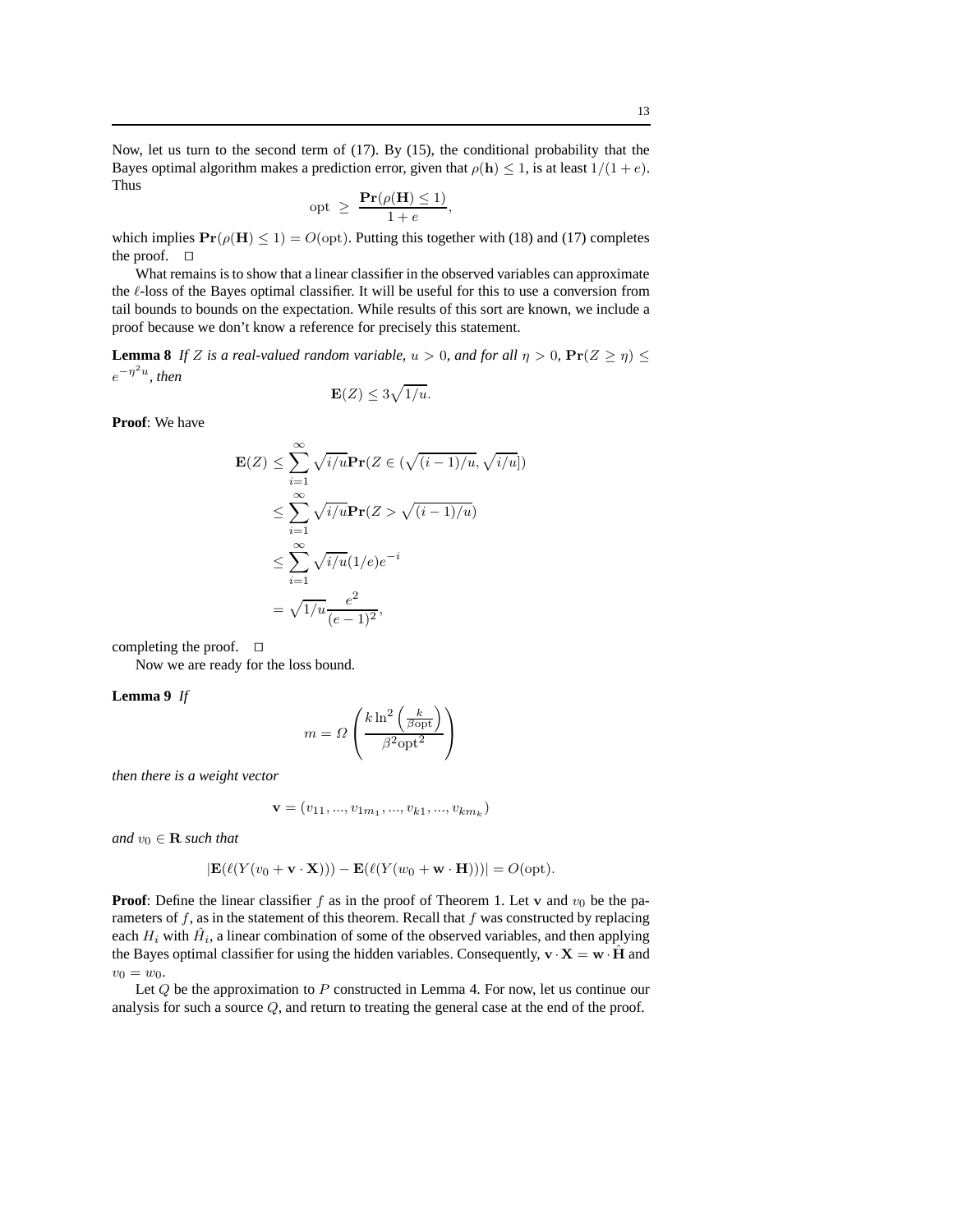Since  $\ell$  is 1-Lipschitz,

$$
|\mathbf{E}(\ell(Y(v_0 + \mathbf{v} \cdot \mathbf{X}))) - \mathbf{E}(\ell(Y(w_0 + \mathbf{w} \cdot \mathbf{H})))|
$$
  
\n
$$
\leq \mathbf{E}(|(v_0 + \mathbf{v} \cdot \mathbf{X}) - (w_0 + \mathbf{w} \cdot \mathbf{H})|)
$$
  
\n
$$
= \mathbf{E}(|\mathbf{w} \cdot (\hat{\mathbf{H}} - \mathbf{H})|)
$$

since  $\mathbf{v} \cdot \mathbf{X} = \mathbf{w} \cdot \hat{\mathbf{H}}$  and  $v_0 = w_0$ .

The proof of Lemma 5 establishes that, for  $\eta > 0$ ,

$$
\mathbf{Pr}(|\mathbf{w} \cdot (\hat{\mathbf{H}} - \mathbf{H})| \ge \eta) \le \exp\left(-\frac{c\eta^2 \beta^2 m}{k \ln^2(k/\epsilon)}\right)
$$

which means, using Lemma 8, that

$$
\mathbf{E}(|\mathbf{w} \cdot (\hat{\mathbf{H}} - \mathbf{H})|) \le c_1 \sqrt{\frac{k \ln^2(k/\epsilon)}{\beta^2 m}}
$$

for a constant  $c_1$ .

We are almost there, but our analysis was for the  $\epsilon$ -approximation Q to P that satisfies  $|w_i| = O(\log(k/\epsilon))$  for  $i \ge 1$  and  $|w_0| = O(k \log(k/\epsilon))$ . We have showed that

$$
\left| \mathbf{E}_{Q}(\ell(Y(v_{0} + \mathbf{v} \cdot \mathbf{X}))) - \mathbf{E}_{Q}(\ell(Y(w_{0} + \mathbf{w} \cdot \mathbf{H}))) \right| \le c_{1} \sqrt{\frac{k \ln^{2}(k/\epsilon)}{\beta^{2} m}}.
$$
 (19)

Now we want to show that  $\mathbf{E}_Q(\ell(Y(v_0+\mathbf{v}\cdot\mathbf{X})))$  cannot be too much less than  $\mathbf{E}_P(\ell(Y(v_0+\mathbf{v}\cdot\mathbf{X})))$  $\mathbf{v} \cdot \mathbf{X}$ ))) and  $\mathbf{E}_Q(\ell(Y(w_0 + \mathbf{w} \cdot \mathbf{H})))$  cannot be too much more than  $\mathbf{E}_P(\ell(Y(w_0 + \mathbf{w} \cdot \mathbf{H})))$ . Since

$$
\left| \mathbf{E}_P(\ell(Y(v_0 + \mathbf{v} \cdot \mathbf{X}))) - \mathbf{E}_Q(\ell(Y(v_0 + \mathbf{v} \cdot \mathbf{X}))) \right| \leq \left( \max_{\mathbf{X}, Y} \ell(Y(v_0 + \mathbf{v} \cdot \mathbf{X})) \right) d_{TV}(P, Q),
$$
\n(20)

we need a bound on  $\ell(Y(v_0 + \mathbf{v} \cdot \mathbf{X}))$ . We have

$$
\ell(Y(v_0 + \mathbf{v} \cdot \mathbf{X}))
$$
  
\n
$$
\leq 1 + |Y(v_0 + \mathbf{v} \cdot \mathbf{X})|
$$
  
\n
$$
\leq 1 + |v_0| + |\mathbf{v} \cdot \mathbf{X}|.
$$
\n(21)

Recall that  $\mathbf{v} \cdot \mathbf{X} = \mathbf{w} \cdot \hat{\mathbf{H}}$ , so

$$
|\mathbf{v} \cdot \mathbf{X}| = |\mathbf{w} \cdot \hat{\mathbf{H}}| \le ||\mathbf{w}||_{\infty} ||\hat{\mathbf{H}}||_1 \le O(\log(k/\epsilon)) ||\hat{\mathbf{H}}||_1.
$$

Definition 6 (of  $\hat{H}_i$ ) immediately implies that  $|\hat{H}_i| \leq \frac{2}{\beta}$  for all *i*, so that

$$
||\hat{\mathbf{H}}||_1 \le \frac{2k}{\beta}.\tag{22}
$$

Lemma 4 gives  $v_0 = w_0 = O(k \log(k/\epsilon))$ , and putting this together with (22), (21) and (20), we have

$$
\left|\mathbf{E}_P(\ell(Y(v_0+\mathbf{v}\cdot\mathbf{X})))-\mathbf{E}_Q(\ell(Y(v_0+\mathbf{v}\cdot\mathbf{X})))\right|\leq O\left(\frac{k\epsilon\log(k/\epsilon)}{\beta}\right).
$$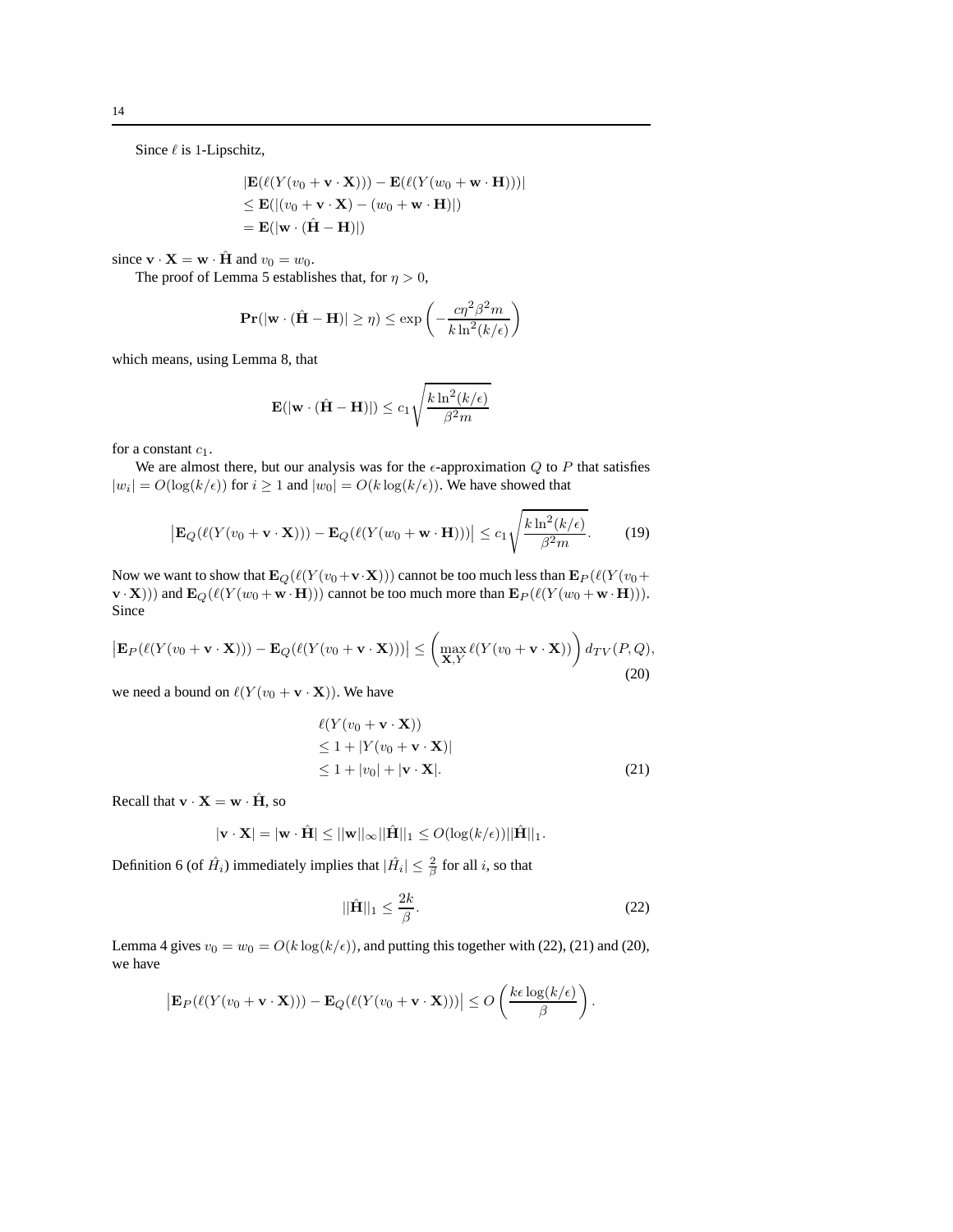We may similarly show that

$$
\big|\mathbf{E}_P(\ell(Y(w_0 + \mathbf{w} \cdot \mathbf{H}))) - \mathbf{E}_Q(\ell(Y(w_0 + \mathbf{w} \cdot \mathbf{H})))\big| \le O\left(k\epsilon \log(k/\epsilon)\right)
$$

(note the absence of  $\hat{H}$ ). Applying (19) yields

$$
|\mathbf{E}_P(\ell(Y(v_0+\mathbf{v}\cdot\mathbf{X}))) - \mathbf{E}_P(\ell(Y(w_0+\mathbf{w}\cdot\mathbf{H})))| \le c_1 \sqrt{\frac{k \ln^2(k/\epsilon)}{\beta^2 m}} + O\left(\frac{k\epsilon \log(k/\epsilon)}{\beta}\right).
$$

Setting  $\epsilon = \Theta\left(\frac{\beta opt^2}{k^2}\right)$  makes the second term at most opt, and applying the bound on m completes the proof. ⊓⊔

#### **5 Bayes Optimal Models are Two-layer Neural Networks**

In this section, we show that, even with further restrictions on the structure of the source, a two-layer neural network is needed to compute the exact Bayes optimal classifier.

**Theorem 4** *Suppose that there are real constants*  $\alpha, \beta > 0$  *and a positive integer* m *such that*

- $-$  *each*  $H_i$  *is independently equal to* Y *with probability*  $1/2 + \alpha$ *,*
- $m_i = m$  *for all*  $i > 0$ *, and*
- **–** *each*  $X_{ij}$  *is independently equal to*  $H_i$  *with probability*  $1/2 + \beta$ *.*
- *Define*  $A = \frac{1+2\alpha}{1-2\alpha}$ ,  $B = \frac{1+2\beta}{1-2\beta}$ , and, for each  $i \in \{1, ..., k\}$ ,  $s_i(\mathbf{x}) = \sum_{j=1}^m x_{ij}$ . *The Bayes optimal classifier is*

$$
h(\mathbf{x}) = \text{sign}\left(\sum_{i=1}^{k} \log\left(\frac{B^{s_i(\mathbf{x})}A + 1}{B^{s_i(\mathbf{x})} + A}\right)\right).
$$
 (23)

**Proof:** Notice that for any  $y \in \{-1, 1\}$ ,

$$
\begin{aligned} \mathbf{Pr}[Y = y | (\forall i, j) X_{ij} = x_{ij}] \\ &= \frac{\mathbf{Pr}[Y = y] \mathbf{Pr}[(\forall i, j) X_{ij} = x_{ij} | Y = y]}{\mathbf{Pr}[(\forall i, j) X_{ij} = x_{ij}]} \\ &= \frac{\mathbf{Pr}[(\forall i, j) X_{ij} = x_{ij} | Y = y]}{2\mathbf{Pr}[(\forall i, j) X_{ij} = x_{ij}]} \end{aligned}
$$

and therefore

$$
\mathbf{Pr}[Y = 1 | (\forall i, j) X_{ij} = x_{ij}] > \mathbf{Pr}[Y = -1 | (\forall i, j) X_{ij} = x_{ij}]
$$

if and only if

$$
\mathbf{Pr}[(\forall i, j)X_{ij} = x_{ij}|Y = 1] > \mathbf{Pr}[(\forall i, j)X_{ij} = x_{ij}|Y = -1].
$$

Therefore, the Bayes optimal classifier gives

$$
h(\mathbf{x}) = \text{sign}\left(\mathbf{Pr}[(\forall i, j)X_{ij} = x_{ij}|Y = 1] - \mathbf{Pr}[(\forall i, j)X_{ij} = x_{ij}|Y = -1]\right).
$$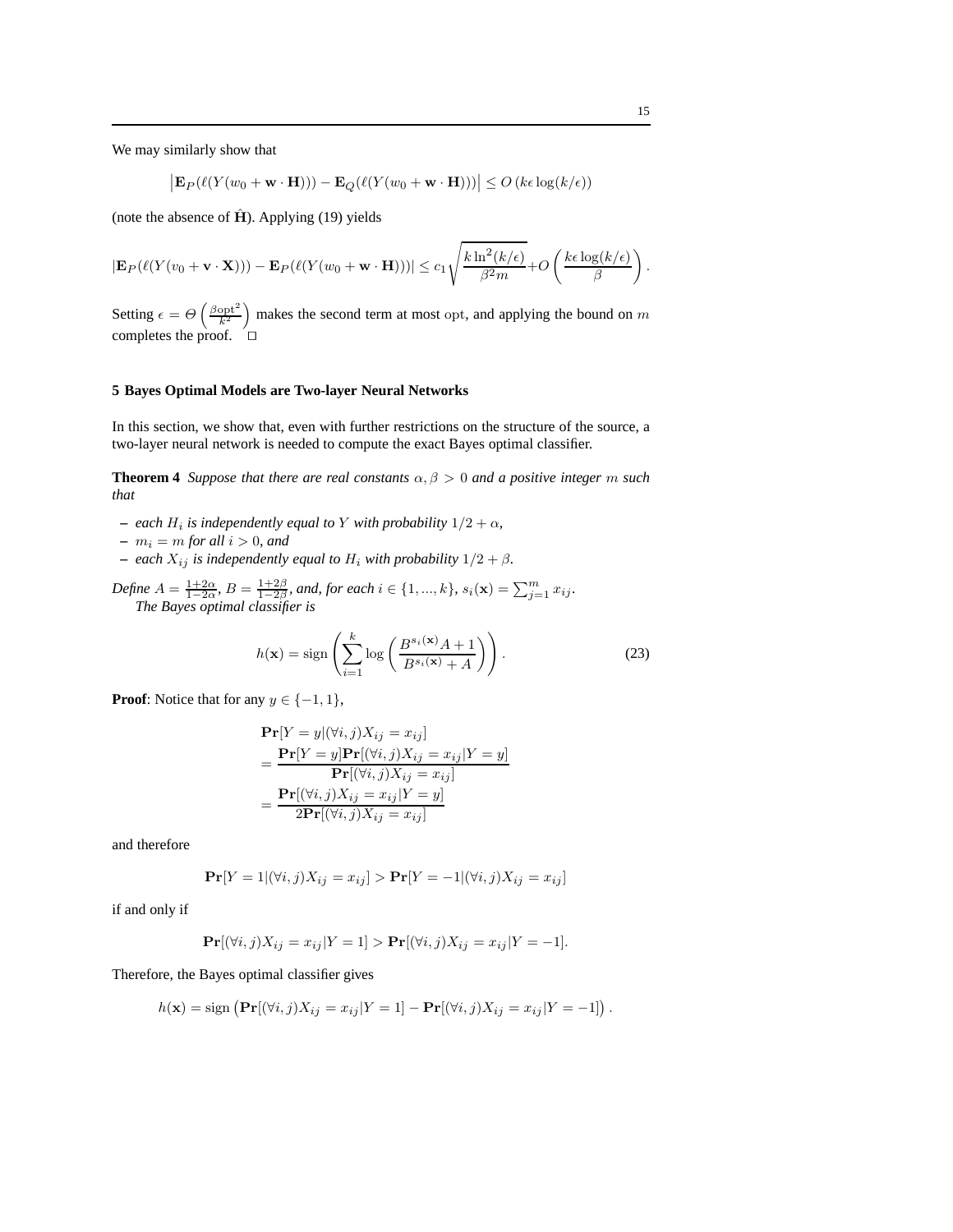Since log is a monotone function we also have

$$
h(\mathbf{x}) = \text{sign} \left( \log \mathbf{Pr}[(\forall i, j) X_{ij} = x_{ij} | Y = 1] - \log \mathbf{Pr}[(\forall i, j) X_{ij} = x_{ij} | Y = -1] \right)
$$
  
= sign 
$$
\left( \log \frac{\mathbf{Pr}[(\forall i, j) X_{ij} = x_{ij} | Y = 1]}{\mathbf{Pr}[(\forall i, j) X_{ij} = x_{ij} | Y = -1]} \right).
$$
(24)

Let  $S_i = H_i Y$  (so that  $S_i$  that is 1 with probability  $\frac{1}{2} + \alpha$  and  $-1$  with probability  $\frac{1}{2} - \alpha$ ), and  $T_{ij} = X_{ij}H_i$  (so  $T_{ij}$  is 1 with probability  $\frac{1}{2} + \tilde{\beta}$  and  $-1$  with probability  $\frac{1}{2} - \tilde{\beta}$ ). Now since  $T_{ij}$  and  $S_i$  are independent of Y, and, the events  $[(\forall j)T_{ij}S_i = x_{ij}]$  are independent

$$
\begin{aligned} \mathbf{Pr}[(\forall i, j)X_{ij} = x_{ij}|Y = 1] \\ &= \mathbf{Pr}[(\forall i, j)T_{ij}S_iY = x_{ij}|Y = 1] \\ &= \mathbf{Pr}[(\forall i, j)T_{ij}S_i = x_{ij}|Y = 1] \\ &= \mathbf{Pr}[(\forall i, j)T_{ij}S_i = x_{ij}] \\ &= \prod_{i=1}^k \mathbf{Pr}[(\forall j)T_{ij}S_i = x_{ij}]. \end{aligned}
$$

Similarly,

$$
\Pr[(\forall i, j)X_{ij} = x_{ij}|Y = -1] = \prod_{i=1}^{k} \Pr[(\forall j)T_{ij}S_i = -x_{ij}].
$$

By (24) we get

$$
h(\mathbf{x})
$$
  
= sign  $\left( \log \frac{\mathbf{Pr}[(\forall i, j)X_{ij} = x_{ij}|Y = 1]}{\mathbf{Pr}[(\forall i, j)X_{ij} = x_{ij}|Y = -1]} \right)$   
= sign  $\left( \sum_{i=1}^{k} \log \left( \frac{\mathbf{Pr}[(\forall j)T_{ij}S_i = x_{ij}]}{\mathbf{Pr}[(\forall j)T_{ij}S_i = -x_{ij}]} \right) \right)$ . (25)

Now, since for every  $i$ ,

$$
\begin{aligned} &\mathbf{Pr}[(\forall j)T_{ij} = x_{ij}] \\ &\mathbf{Pr}[(\forall j)T_{ij} = -x_{ij}] \\ &= \prod_{j=1}^{m} \frac{\mathbf{Pr}[T_{ij} = x_{ij}]}{\mathbf{Pr}[T_{ij} = -x_{ij}]} \\ &= \prod_{j=1}^{m} B^{x_{ij}}, \end{aligned}
$$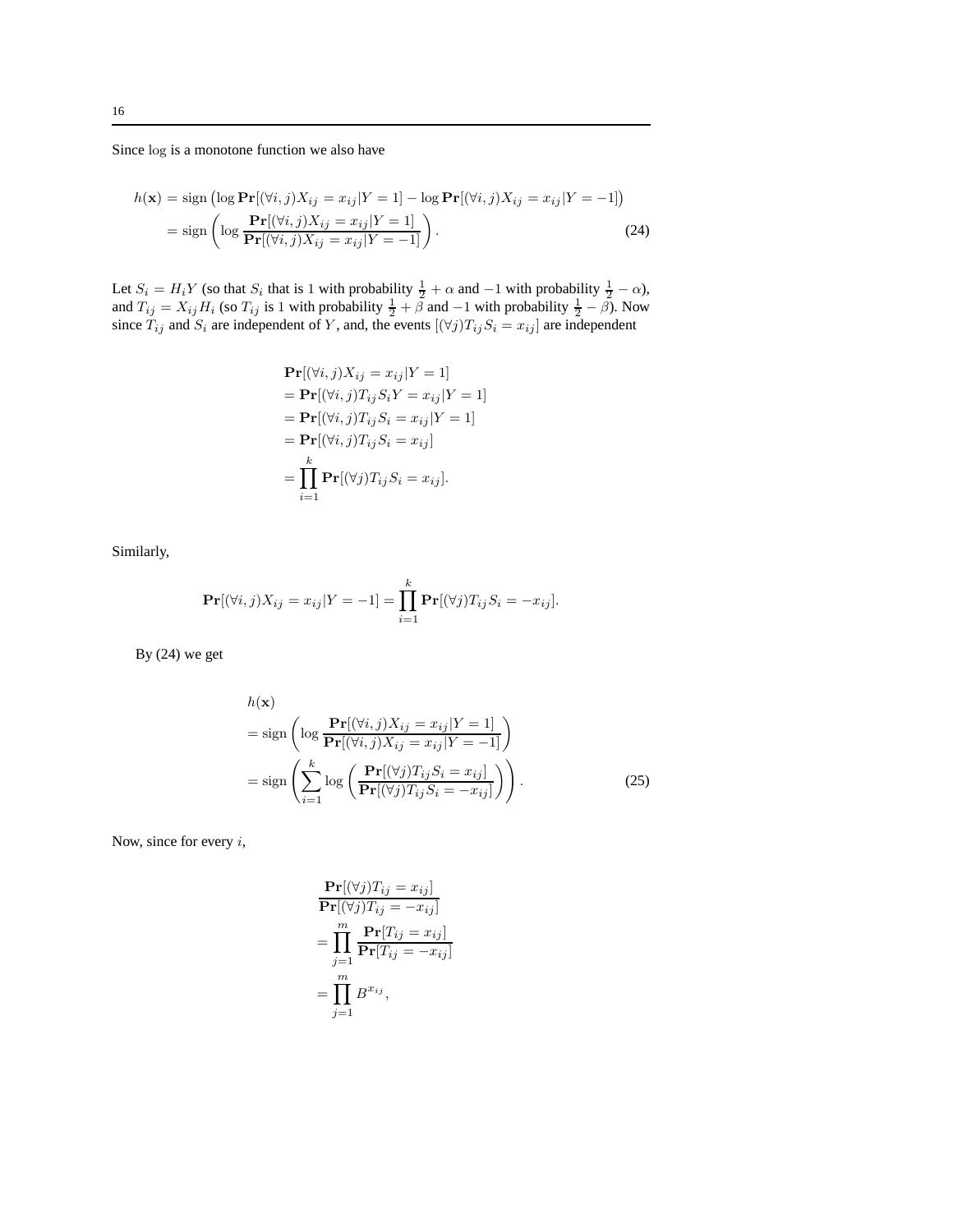we have

$$
\begin{split}\n&\mathbf{Pr}[(\forall j)T_{ij}S_i = x_{ij}] \\
&= \mathbf{Pr}[(\forall j)T_{ij} = x_{ij}]\mathbf{Pr}[S_i = 1] + \mathbf{Pr}[(\forall j)T_{ij} = -x_{ij}]\mathbf{Pr}[S_i = -1] \\
&= \left(\frac{1}{2} - \alpha\right)\left(\mathbf{Pr}[(\forall j)T_{ij} = x_{ij}]A + \mathbf{Pr}[(\forall j)T_{ij} = -x_{ij}]\right) \\
&= \left(\frac{1}{2} - \alpha\right)\mathbf{Pr}[(\forall j)T_{ij} = -x_{ij}]\left(\left(\frac{\mathbf{Pr}[(\forall j)T_{ij} = x_{ij}]}{\mathbf{Pr}[(\forall j)T_{ij} = -x_{ij}]}A + 1\right)\right) \\
&= \left(\frac{1}{2} - \alpha\right)\mathbf{Pr}[(\forall j)T_{ij} = -x_{ij}]\left(\left(\frac{\prod_j \mathbf{Pr}[T_{ij} = x_{ij}]}{\prod_j \mathbf{Pr}[T_{ij} = -x_{ij}]}A + 1\right)\right) \\
&= \left(\frac{1}{2} - \alpha\right)\mathbf{Pr}[(\forall j)T_{ij} = -x_{ij}]\left(A\prod_j \frac{\mathbf{Pr}[T_{ij} = x_{ij}]}{\mathbf{Pr}[T_{ij} = -x_{ij}]} + 1\right) \\
&= \left(\frac{1}{2} - \alpha\right)\mathbf{Pr}[(\forall j)T_{ij} = -x_{ij}]\left(A\prod_j \frac{\mathbf{Pr}[T_{ij} = x_{ij}]}{\mathbf{Pr}[T_{ij} = -x_{ij}]} + 1\right).\n\end{split}
$$

and, similarly,

$$
\begin{split} &\mathbf{Pr}[(\forall j)T_{ij}S_i = -x_{ij}] \\ &= \mathbf{Pr}[(\forall j)T_{ij} = -x_{ij}]\mathbf{Pr}[S_i = 1] \\ &+ \mathbf{Pr}[(\forall j)T_{ij} = x_{ij}]\mathbf{Pr}[S_i = -1] \\ &= \left(\frac{1}{2} - \alpha\right) \left(\mathbf{Pr}[(\forall j)T_{ij} = -x_{ij}]A + \mathbf{Pr}[(\forall j)T_{ij} = x_{ij}]\right) \\ &= \left(\frac{1}{2} - \alpha\right) \mathbf{Pr}[(\forall j)T_{ij} = -x_{ij}]\left(A + \prod_{j=1}^{m} B^{x_{ij}}\right). \end{split}
$$

Now by (25),

$$
h(\mathbf{x}) = \text{sign}\left(\sum_{i=1}^{k} \log\left(\frac{A\prod_{j=1}^{m} B^{x_{ij}} + 1}{A + \prod_{j=1}^{m} B^{x_{ij}}}\right)\right)
$$
  
= sign  $\left(\sum_{i=1}^{k} \log\left(\frac{A \exp\left(\sum_{j=1}^{m} (\ln B) x_{ij}\right) + 1}{A + \exp\left(\sum_{j=1}^{m} (\ln B) x_{ij}\right)}\right)\right)$   
= sign  $\left(\sum_{i=1}^{k} \log\left(\frac{B^{s_i(\mathbf{x})} A + 1}{B^{s_i(\mathbf{x})} + A}\right)\right)$ ,

completing the proof. ⊓⊔

One useful representation uses the following Taylor series

$$
\ln x = 2\left[ \left( \frac{x-1}{x+1} \right) + \frac{1}{3} \left( \frac{x-1}{x+1} \right)^3 + \frac{1}{5} \left( \frac{x-1}{x+1} \right)^5 + \dots \right]
$$

and gives

$$
h(\mathbf{x}) = \text{sign}\bigg(\sum_{i=1}^{k} \sum_{\ell=1}^{\infty} \frac{\left(2\alpha\right)^{2\ell-1}}{2\ell-1} \tanh^{2\ell-1}\bigg(\frac{1}{2} \sum_{j=1}^{m} (\ln B) x_{ij}\bigg)\bigg),\tag{26}
$$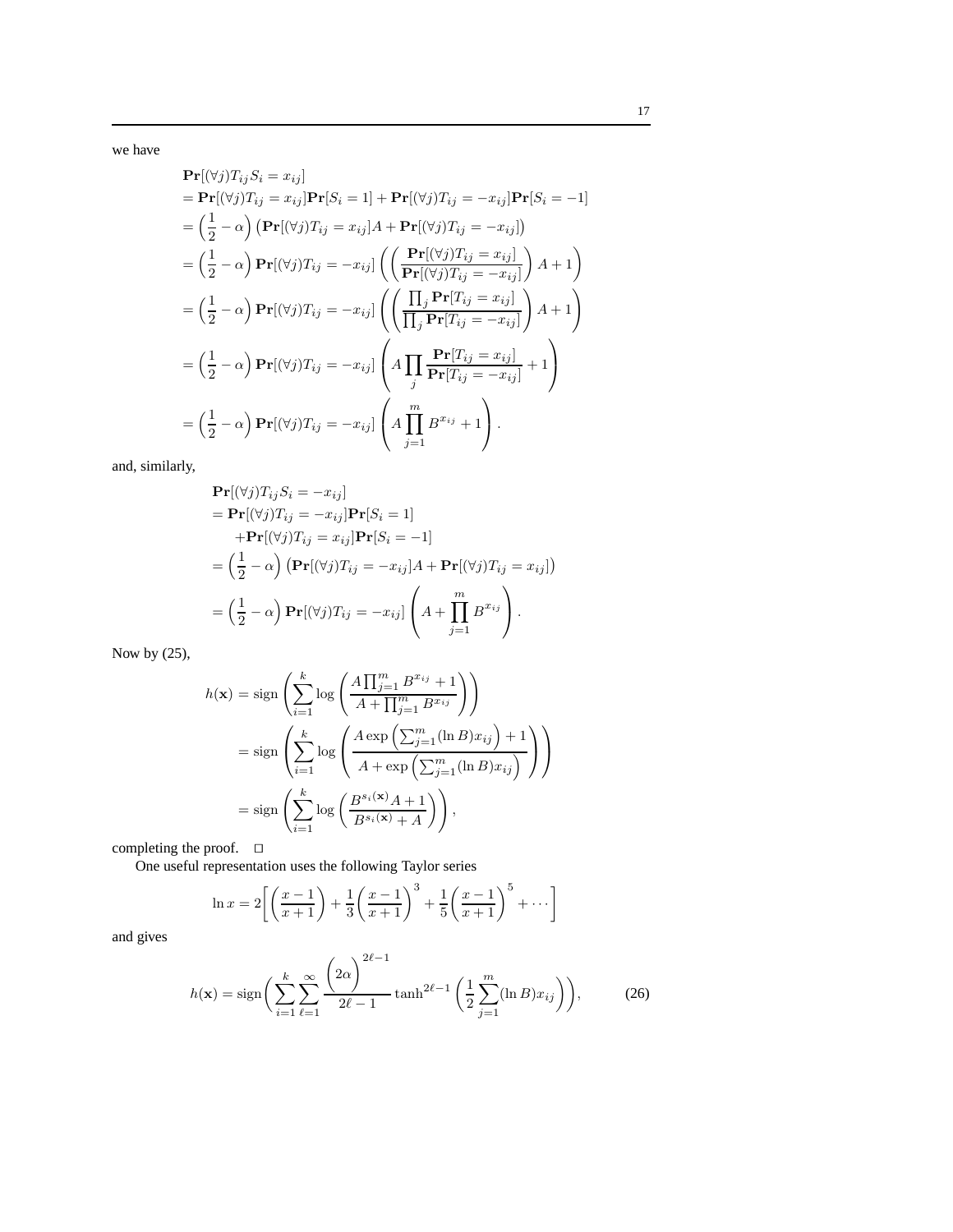where  $\tanh y = \frac{e^{2y}-1}{e^{2y}+1}$ .

The hyperbolic tangent is a standard squashing function for the hidden nodes in a twolayer neural network [16], and raising it to a positive odd power maintains the sigmoid shape. Thus the Bayes optimal classifier described in Theorem 4 can be thought of as a two-layer neural network.

The classifier of (23) approximately,

- for each i, computes an estimate  $V_i$  of  $H_i$  by taking a majority vote over  $X_{i1}, ..., X_{im}$ , and
- $-$  outputs a vote over  $V_i$ .

Intuitively, this is not a linear classifier, since, for example,  $X_{im}$  matters less if the value of  $V_i$  is already more-or-less determined by the values of  $X_{i1}, ..., X_{i(m-1)}$ . This is formalized in the following.

**Theorem 5** *If*  $k = m = 3$ *, for any*  $\alpha > 0$ *, there is a value of*  $\beta \in (0, 1/2)$ *, so that the classifier* h *defined in (23) is not linear.*

**Proof**: Assume for contradiction that  $\mathbf{w} \in \mathbb{R}^{km}$  is the weight vector of a linear classifier f equal to  $h$ , i.e.  $\overline{ }$ 

$$
sign\left(\sum_{i}\sum_{j}w_{ij}x_{ij}\right) = h(\mathbf{x})
$$

for all  $\mathbf{x} \in \{-1, 1\}^{km}$ .

We claim that this implies that  $h$  computes a majority vote. By symmetry, for any  $x$ , any permutation  $\phi$  of  $\{1, ..., k\}$  and any permutation  $\psi$  over  $\{1, ..., m\}$ , we have

$$
h(\mathbf{x}) = \text{sign}\left(\sum_{i} \sum_{j} w_{ij} x_{\phi(i)\psi(j)}\right). \tag{27}
$$

In general, for real a and b, if  $sign(a) = sign(b)$ , then  $sign(a + b) = sign(a) = sign(b)$ . Thus, (27) implies

$$
h(\mathbf{x}) = \text{sign}\left(\sum_{\phi} \sum_{\psi} \sum_{i} \sum_{j} w_{ij} x_{\phi(i)\psi(j)}\right).
$$

This in turn implies

$$
h(\mathbf{x}) = \text{sign}\left((k-1)!(m-1)!\left(\sum_{i,j} w_{ij}\right)\sum_{i,j} x_{ij}\right)
$$

because the permutations  $\phi$  and  $\psi$  pair each weight with each feature an equal number of times. Rescaling, we get

$$
h(\mathbf{x}) = \text{sign}\left(\sum_{i,j} x_{ij}\right),\,
$$

the majority function.

To arrive at a contradiction, suppose  $k = m = 3$ , and

$$
\mathbf{x} = ((1, 1, 1), (1, -1, -1), (1, -1, -1)).
$$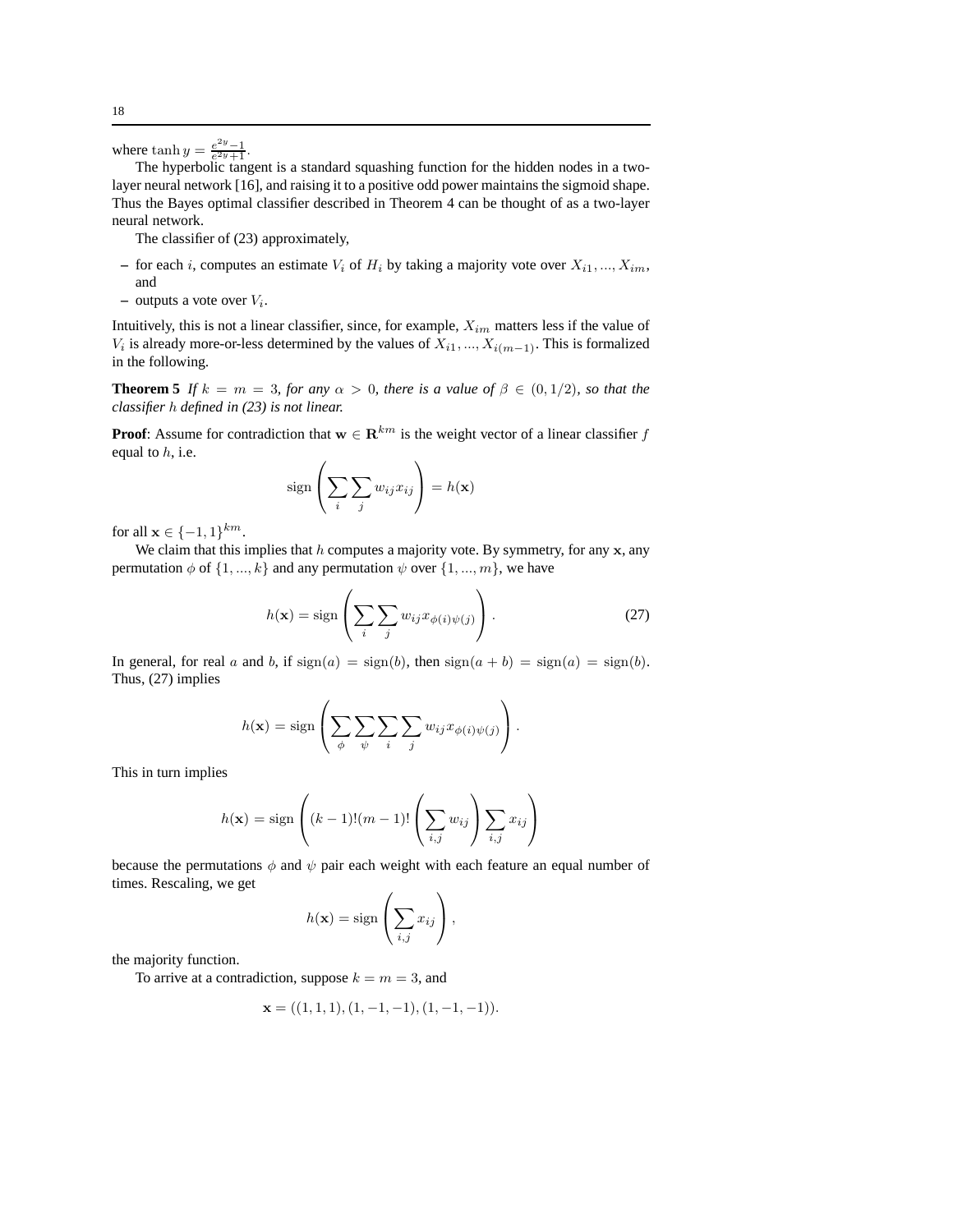Note that the majority function evaluates to 1 on x. On the other hand, using the definition in (23), we have

$$
h(\mathbf{x}) = \text{sign}\left(\log\left(\frac{B^3A + 1}{B^3 + A}\right) + 2\log\left(\frac{B^{-1}A + 1}{B^{-1} + A}\right)\right).
$$

As  $\beta$  gets closer to 1/2, B gets arbitrarily large. But

$$
\lim_{B \to \infty} \log \left( \frac{B^3 A + 1}{B^3 + A} \right) + 2 \log \left( \frac{B^{-1} A + 1}{B^{-1} + A} \right)
$$

$$
= \log A - 2 \log A < 0
$$

and therefore there is a value of  $\beta$  such that  $h(\mathbf{x}) = -1$ , a contradiction.  $\Box$ 

#### **6 Some related work**

A number of papers have considered why the Naive Bayes algorithm, which outputs a linear hypothesis, works well despite class-conditional dependencies among the features [12,3, 21]. While Naive Bayes works suprisingly well, other linear classifiers typically perform better [8,7]. Note that Naive Bayes may not work for the sources considered in this paper.

The hidden variable model studied here is a generalization of the Neyman Model of Evolution [24]. A PAC algorithm for learning the probability distribution over the leaves for such models is known [9]. Using known tools, this algorithm can be used as a subroutine in a polynomial-time algorithm for approximating the Bayes-Optimal classifier for sources in which the class-conditional distributions are of this form [1,10]. The linear approximation pointed out in this paper could be a step toward a more efficient algorithm for this problem.

The proof of Theorem 1 used the observation that the Bayes optimal classifier that has access to the hidden variables can be approximated by the classifier using small weights. Some recent research [30,11] established a related result; the analogous statement in our setting would concern the case in which the marginal over the hidden variables is uniform.

#### **7 Conclusion**

The analysis of this paper illustrates the expressive power of linear models even in the presence of class-conditional dependence among the features. The exact mathematical statements of this paper are among many possible choices that trade off between a clean and interpretable analysis, and a broadly relevant one, in different ways.

For example, it would not be hard to extend the approximation to apply to sources in which some observed variables depend on multiple hidden variables. As long as each hidden variable has enough variables that depend on it alone, we can construct the linear approximation as a function only of the observed variables that depend on specific hidden variables. Our analysis may also easily be extended to the case in which an unlimited number of variables depend directly on the class designation (as was done explicitly in the preliminary version of this paper [6]).

If each hidden variable  $H_i$  can take on more than two values, it is not hard to see that the Bayes optimal classifier that has access to them is a linear function of binary-valued indicator functions for events like  $H_i = h_i$ , so our analysis should extend easily to this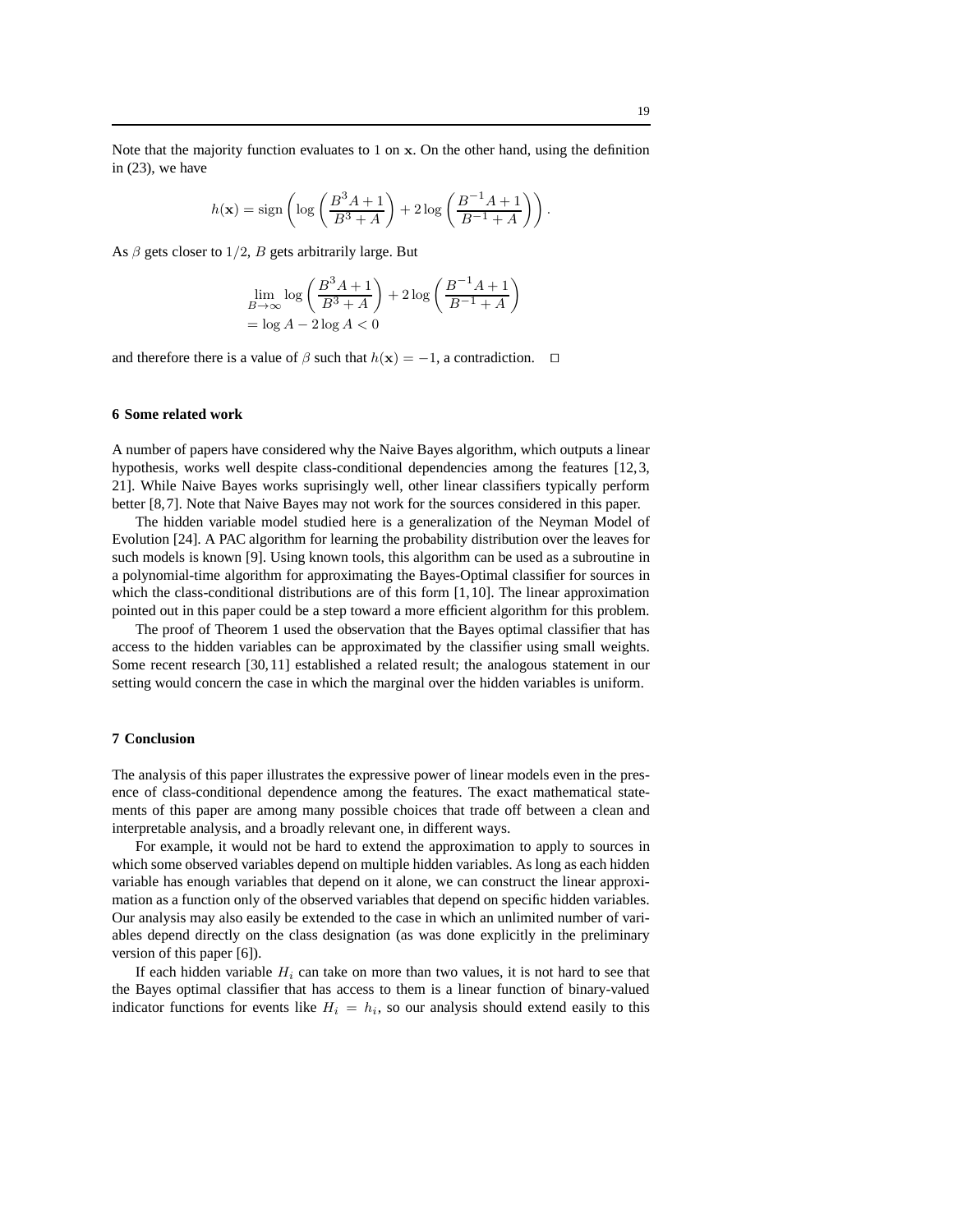case (though we would appear to need a collection of observed variables for each hidden variable-value pair).

The Hoeffding bounds that we use to analyze concentration do not require that the variables in the sums are binary-valued, so our analysis can also be straightforwardly extended to real-valued observed variables.

The analysis can also be extended without much modification to handle limited conditional dependence among the observed variables associated with a given hidden variable, with some degradation in the bounds, by applying generalizations of the Hoeffding bound to this case (see [29,13,26]).

We also provided a bound on the hinge loss of the linear classifier in terms of the Bayes error rate, thereby showing that the Bayes error rate can be approximated efficiently. It is not clear whether this approximation bound can be improved. General tools that have recently been developed for the analysis of learning with convex loss functions [34,2] may be useful for this.

As we mentioned previously, our analysis guarantees a closer approximation to the Bayes optimal as opt, the Bayes optimal error, gets small, which explains why more resources are needed in this case. It would be interesting to determine the optimal dependence of parameters in bounds like ours, such as  $m$  in Theorem 1, on opt.

Finally, it may be interesting to explore the possible tradeoffs between the computational complexity of learning algorithms and the quality of their approximations to the Bayes optimal error rate for sources like this, possibly exploiting the linear approximation pointed out in this paper, among other things.

#### **Acknowledgements**

We thank Fernando Pereira, Olcan Sercinoglu, Rocco Servedio and Dekang Lin for their guidance and advice.

We also thank the COLT'09 and *Machine Learning* reviewers for their careful reading of earlier versions of this paper, and thoughtful comments.

## **References**

- 1. S. Anoulova, P. Fischer, S. Pölt, and H. U. Simon. Probably almost Bayes decisions. *Inform. Comput.*, 129(1):63–71, August 1996.
- 2. P. L. Bartlett, M. I. Jordan, and J. D. McAuliffe. Convexity, classification, and risk bounds. *Journal of the American Statistical Association*, 101(473):138–156, 2006.
- 3. P. Bickel and E. Levina. Some theory of Fisher's linear discriminant function, 'Naive Bayes', and some alternatives when there are many more variables than observations. *Bernoulli*, 10(6):989–1010, 2004.
- 4. D. Blei, A. Ng, and M. Jordan. Latent dirichlet allocation. *Journal of Machine Learning Research*, 3, 2003.
- 5. A. P. Bradley. The use of the area under the ROC curve in the evaluation of machine learning algorithms. *Pattern Recognition*, 30:1145–1159, 1997.
- 6. N. H. Bshouty and P. M. Long. Linear classifiers are nearly optimal when hidden variables have diverse effects. *COLT*, 2009.
- 7. R. Caruana, N. Karampatziakis, and A. Yessenalina. An empirical evaluation of supervised learning in high dimensions. *ICML*, pages 96–103, 2008.
- 8. R. Caruana and A. Niculescu-Mizil. An empirical comparison of supervised learning algorithms. *ICML*, pages 161–168, 2006.
- 9. M. Cryan, L. A. Goldberg, and P. W. Goldberg. Evolutionary trees can be learned in polynomial time in the two-state general Markov model. *SIAM J. Comput.*, 31(2):375–397, 2001.
- 10. L. Devroye, L. Györfi, and G. Lugosi. *A Probabilistic Theory of Pattern Recognition*. Springer, 1996.